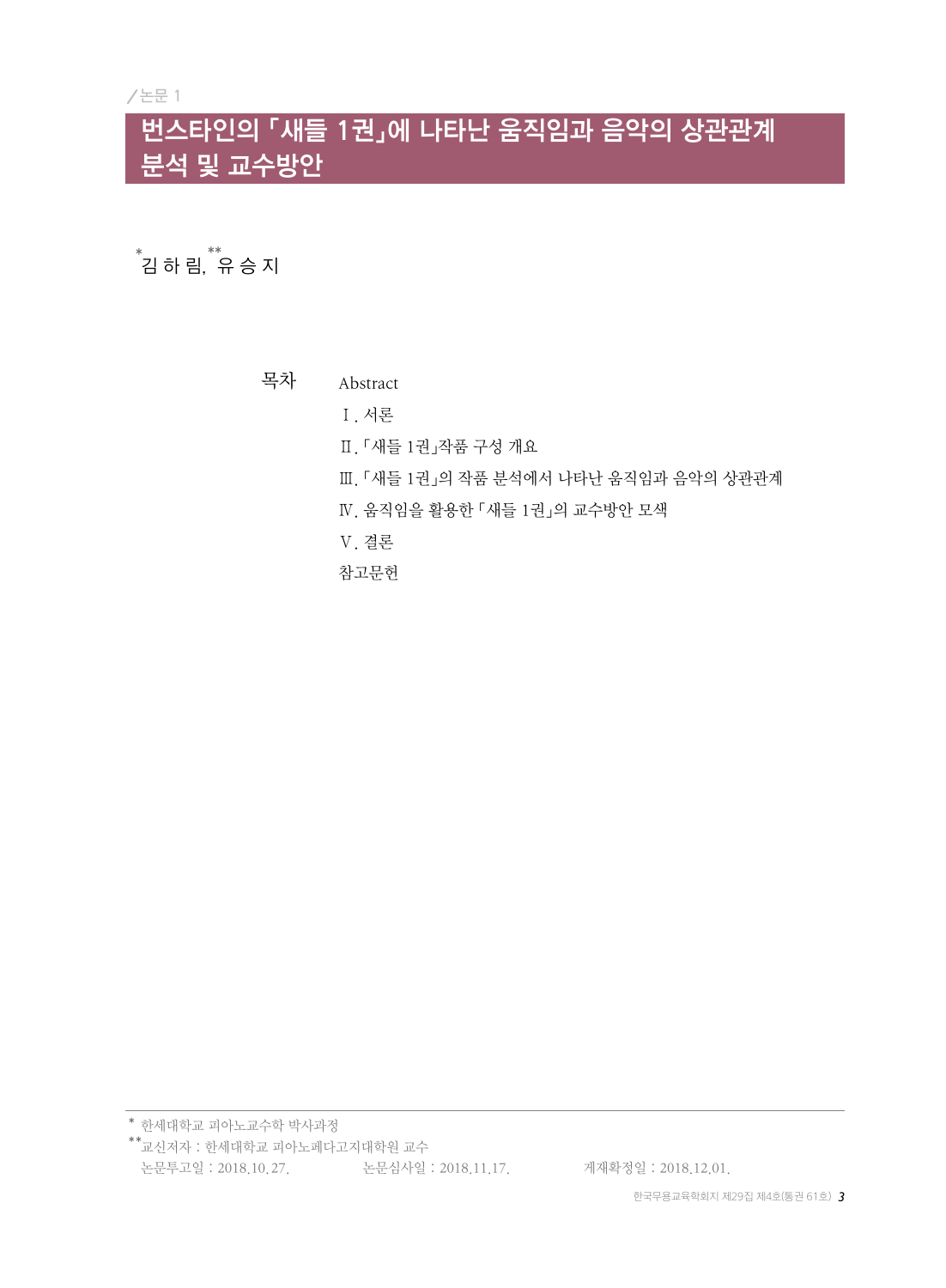#### *Abstract*

#### Analysis and teaching method of the correlation between movement and music appeared in Birds 1 by Bernstein, S.

Kim, Ha-rim · Hansei University Ryu, Seung-ji · Hansei University

> Known as a pianist as well as a piano pedagogue and a composer, Bernstein, S. (1927~) composed various works for piano learners. Emphasizing especially the importance of understanding movements when it comes to musical expressions, he has created musical pieces based on live animals or insects. Most notable of all is Birds 1, which is his first suite for piano education that consists between 8 pieces of 1-2 pages. This particular piece was all composed based on impressions of birds' movements and sounds using the modern composition techniques.

> The purpose of this research is to analyze the correlation between movements and music, and explore teaching methods which would be helpful for the effective learning of Birds. The results are as follows: In Birds 1, Bernstein, S. suggested 2-3 motives to express the characteristic movements and sounds of each bird, and employed techniques to develop and transform these motives. With the repeated or changed patterns of rhythm according to the unit and conversion of beats, the changes in the movements are naturally described. The phrase and form are separated depending on the developing patterns of the motives, resulting in changes in the atmosphere. With the registers, intervals, and harmony reflecting birds' sounds or movements, the audience can imagine the kinds and sounds of different birds effectively. Furthermore, the continuous dissonance created from distinct use of atonality and bitonality. Birds 1 also implies the musical atmosphere effectively by employing descriptive directives that properly present the features of birds. Additionally, the piece delivers changes in musical nuance by the delicate use of dynamics and articulation.

> For the effective learning of this piece which describes the characteristics of birds by combining various musical elements, the researcher suggests three teaching methods: 1) learning by using images; 2) learning by using plastic animée; and 3) learning by creative activities in which movements and performance are combined.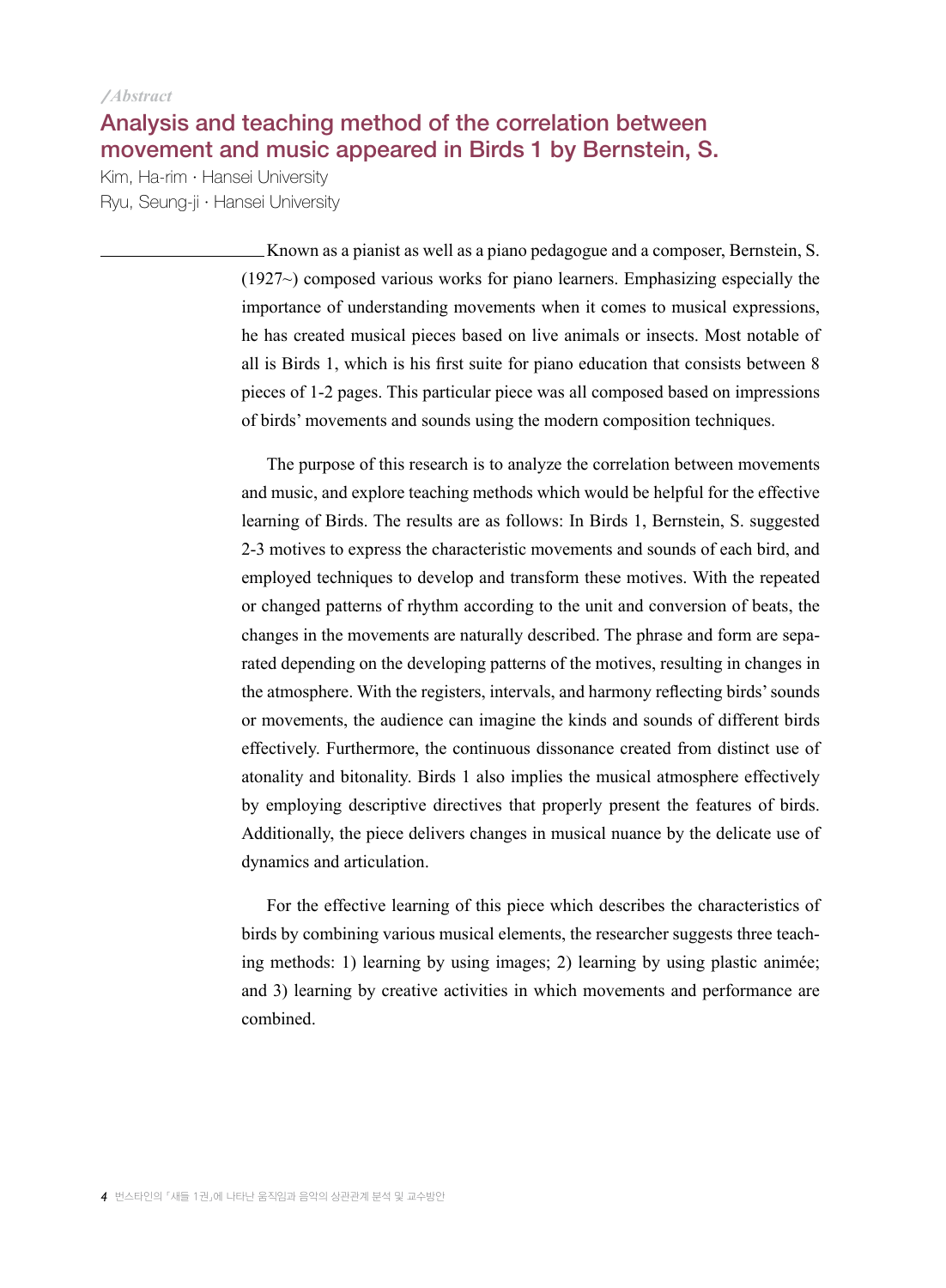Through this study, it is expected that the piano teaching method through the understanding and application of movement becomes more active, and the piano work composed for education will be more actively used in the dance education field.

 $\langle$ key words $\rangle$  Bernstein, S., birds, movement, piano pedagogy, dance education <주요어> 번스타인, 새들, 움직임, 피아노교수법, 무용교육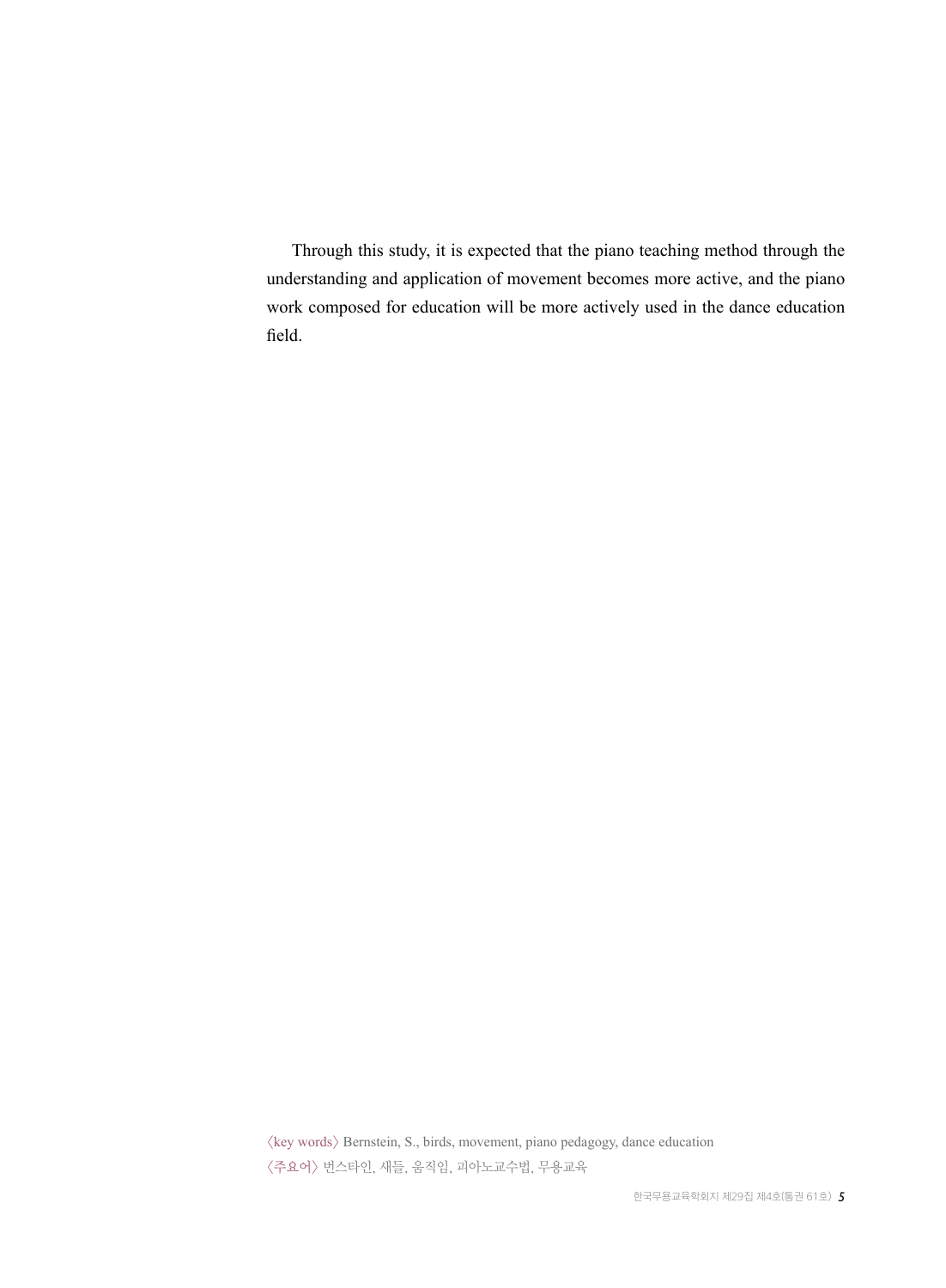### $\int_{\Lambda}$ 서론

최근 다큐멘터리 영화 '피아니스트 세이모어의 뉴욕 소네트'로 국내에 알려진 Bernstein, S.(1927~1990)는 피아니스트뿐 아니라 피아노 교수학자, 작곡가로도 잘 알려져 있다. 그의 교육자로서의 활동은 15세에 Leschetizky, T. (1830-1915)와 Schnabel, A.(1882~1951)의 제자였던 Husserl, C.의 보조 교사로 학생들을 지도하 면서 시작되었고, 50세가 되던 1977년에 고별 독주회를 한 후 피아니스트로서의 연주 활동보다는 개인 교습, 강의 및 저술 활동에 주력하였다(Bernstein, S., 2016). 특 히 "태어났을 때부터 동물들은 내 삶의 일부였다"(Bernstein, S., 2016:166)라고 말할 정도로 동물에 대한 사랑이 각별했는데, 그는 가르치는 학생들의 효과적인 학습을 위해 실제로 살아있는 동물이나 곤충들의 움직임을 관찰하고 그 특징을 살려 음악 으로 창조해내는 작업을 즐겨 하였다. 「Birds(새들) 1-2」(1971, 1973), 「Insects(곤충 들) 1-2」(1973), 「Raccoons(너구리) 1-2」(1974), 「Belinda the Chipmunk(다람쥐 벨 린다)」(1986), 「Köchel and Sheila(쾨셀과 실라)」(1988)는 동물과 관련된 그의 대표적 인 작품들이다. 이 중에서 「새들 1권」은 Bernstein, S.의 동물을 소재로 한 작곡의 물꼬를 튼 작품이자 최초의 교육용 작품이다. 그는 이 작품의 작곡 동기에 대해 다 음과 같이 이야기한다.

Christopher는 1971년에 피아노를 배우기 시작했는데, 그 해 여름 나의 제자가 되 었습니다. 몇 달 후 엄청나게 발전한 그의 모습에 감명을 받은 나는 그를 위해 '새에 관련된 음악'을 작곡하기로 결심하였고, 이렇게 탄생된 것이 《보라색 참새》, 《벌새》, 《갈매기》입니다. […] 이 후 5곡을 더 작곡하여 마침내 「새들 1권」이 완성되었습니 다(Bernstein, 2007:2).

교수용으로 작곡된 「새들 1권」은 표제로 제시된 새의 특징적인 움직임이나 소 리를 2-3개의 동기로 표현한 후 다양한 음악적 요소를 조합해 동기를 반복하거나 변형시키는 형태로 작곡되어 움직임과 음악의 상관관계를 학습하는데 매우 유용한 작품이다. Abramson, R.은 "모든 움직임은 소리로 표현될 수 있다. […] 음악교육 을 통해 소리와 움직임의 관계를 상상하고 생각하고 들을 수 있는 연주 역량을 키우 는 것은 아주 중요하다"(유승지, 2014:36 재인용)고 말하였다. Bernstein, S. 역시 "피 아니스트들이 음악적인 느낌과 몸을 잘 연결시키는 능력을 갖추기 위해 안무와 같 은 율동 지도를 받을 필요가 있다"(Bernstein, S. 1991:xiii)고 말할 정도로 음악의 표현 에 있어 움직임을 이해하는 것의 중요성을 강조하였다.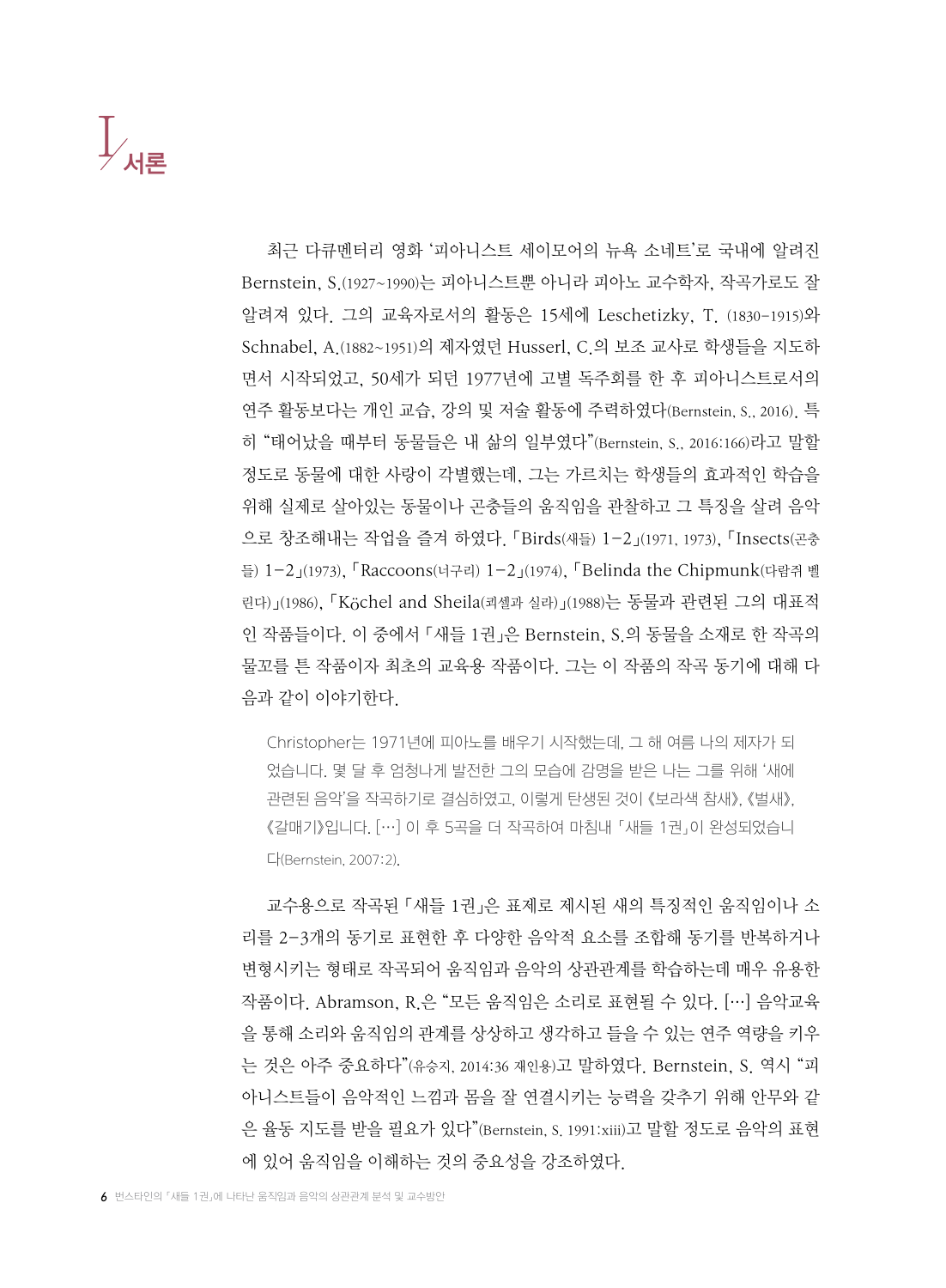이렇게 피아노 연주 시 움직임의 효과적인 사용의 중요성을 인식하고 강조했던 Bernstein, S.는 「새들 1권」의 작곡 과정에서 움직임과 음악의 상관관계를 고민하 면서 새들의 특징적인 움직임을 음악으로 표현하기 위한 많은 노력을 기울인 것으 로 보인다. 따라서 새들의 움직임을 이해하면 악보에서 어렵게 보이는 패시지들도 훨씬 쉽게 연주할 수 있도록 작곡되어 있다. 그렇다 보니「새들 1권」의 성공적인 연 주를 위해서는 악보에서 제시된 음들이 새들의 움직임과 어떤 상관관계를 가지고 있는지 연구하는 것이 필수적 과제로 주어진다.

이에 본 연구는 다음의 목적을 가지고 연구가 이루어졌다.

첫째, Bernstein, S.이 작곡한 「새들 1권」의 악곡 분석을 통해 움직임과 음악 의 상관관계를 살펴본다.

둘째, Bernstein, S.이 작곡한 「새들 1권」의 학습 과정에서 적용 가능한 움직임 을 활용한 교수 방안을 모색한다.

셋째, 국내에 잘 알려지지 않은 피아노 교육용 레퍼토리를 소개하여 피아노 교 육뿐 아니라 무용 교육에서도 활용될 수 있는 계기를 마련한다.

# <mark>∬</mark><br>⊮<sub>「새들 1권」 작품 구성 개요</sub>

Magrath, J.가 "「새들」은 Bernstein, S.의 작품 중 최고의 걸작이라고 칭해도 손색이 없을 것이다"(1995:299)라고 말하였을 정도로 완성도가 높은 작품이다. 「새들」은 1권과 2권으로 구성되어 있는데 본 연구에서는 1972년에 출판된 1권 만 을 다룬다. 「새들 1권」은 Clementi, M.(1752~1832)의 소나티네나 Burgmüller, F.(1806~1874)의 연습곡 정도를 배우는 중급 수준의 학생들이 칠 수 있는 8개의 작 품으로 이루어져 있다. 1-2쪽 내외로 작곡된 짧은 소품들로 이루어진 각 곡의 주요 특징은 <표 1>과 같이 요약된다.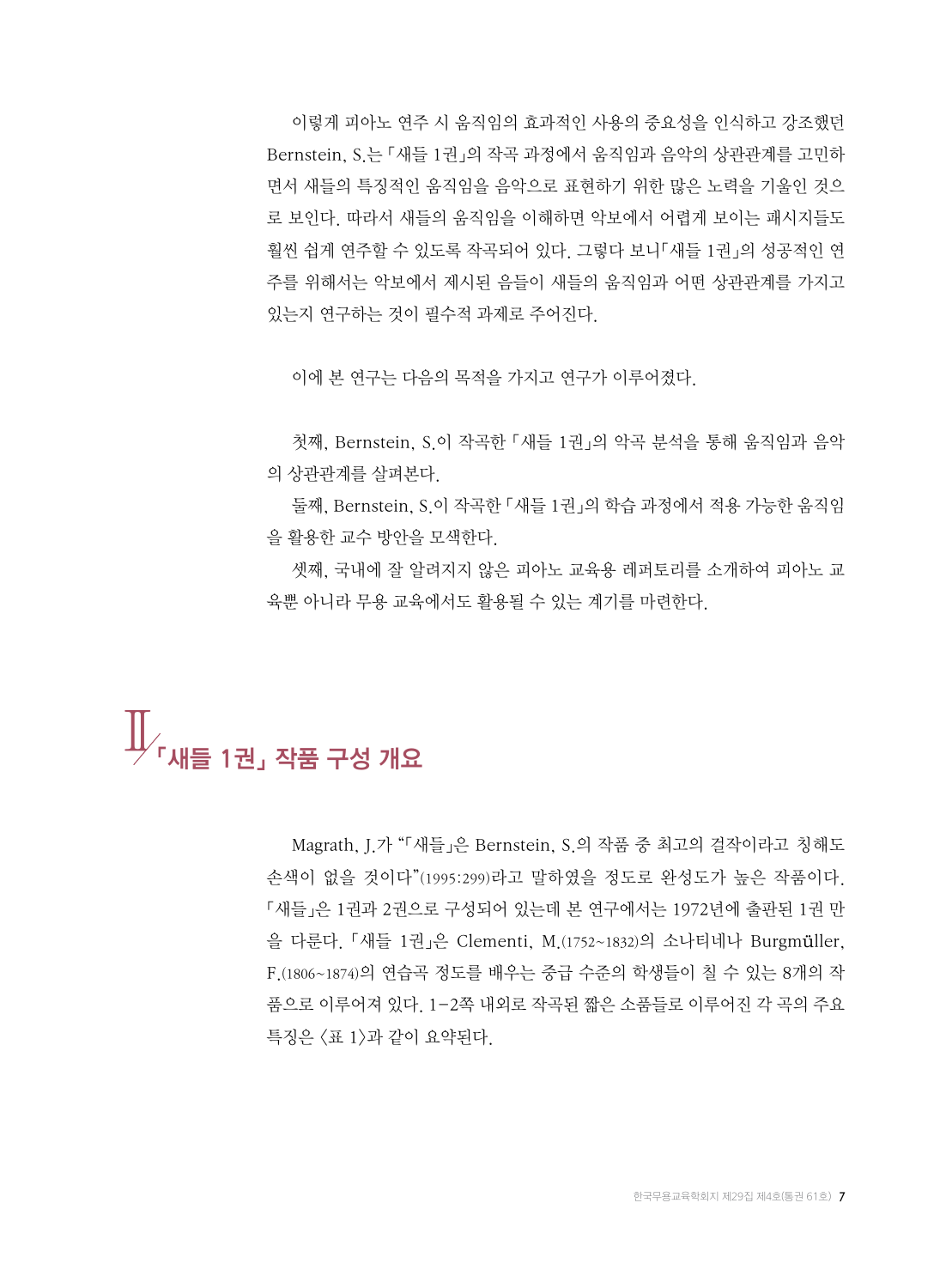#### 표 1. 「새들」의 구성

| 제목                                         | 조성                 | 박자                                                                       | 형식                                                                                | 템포                                                        | 음역 $^{1)}$     |
|--------------------------------------------|--------------------|--------------------------------------------------------------------------|-----------------------------------------------------------------------------------|-----------------------------------------------------------|----------------|
| 《보라색 참새》<br>(The Purple<br>finch)          | 중심 음<br>(F# E)     | 홑박자<br>2/2                                                               | AB코다<br>$A(m, 1-m, 7)$<br>$B(m.8-m.13)$<br>코다(m.14-m.18)                          | 상냥하게<br>(Tenderly)<br>$J = 54$                            | $E3 - G6$      |
| 《벌새》<br>(The Humming<br>bird)              | 중심 음<br>(F#, C, G) | 홑박자<br>2/2                                                               | AA'코다<br>$A(m.1-m.8)$<br>$A'(m.9-m.16)$<br>코다(m.17-m.20)                          | 빠르고 희미하게<br>빛나듯이<br>(Fast and<br>Shimmering)<br>$J = 100$ | $C4 - A#7$     |
| 《딱따구리》<br>복조.<br>(The<br>무조<br>Woodpecker) |                    | 겹박자. 불규칙<br>박을 포함한 변박자<br>(6/4, 3/4, 6/4)<br>2/4, 7/4, 3/4,<br>6/4, 5/4) | 통작 형식                                                                             | 고집스레<br>(Persistently)<br>$J = 126$                       | $G3 - A \# 6$  |
| 《갈매기》<br>(The Sea gull)                    | 복조                 | 홑박자<br>3/4                                                               | 통작 형식                                                                             | 격렬하게<br>(Violently)<br>$J = 92$                           | $F#2 -$<br>D#7 |
| 《박새》<br>(The<br>Chickadee)                 | 무조                 | 홑박자<br>2/4                                                               | AA'<br>$A(m.1-8)$<br>$A'(m.9-17)$                                                 | 기쁨에 차서<br>(Joyously)<br>$J = 112$                         | $F#3 - G7$     |
| 《대머리수리》<br>(The Vulture)                   | 복조                 | 불규칙 박을<br>포함한 변박자<br>(7/8, 4/4,<br>7/8, 3/8)                             | A경과구A'코다<br>$A(m.1 - m.18)$<br>경과구(m.20-m.23)<br>$A'(m.24-m.43)$<br>코다(m.44-m.55) | 빈사상태의<br>(Moribund)<br>JJ = 40. 느리게                       | $AO - AS$      |
| 《펭귀》<br>(The Penguin)                      | 복조                 | 3/4                                                                      | AA'<br>$A(m.1 - m.10)$<br>$A'(m.11-m.16)$<br>코다(m.17-22)                          | 뒤뚱뒤뚱 걷듯<br>(Waddling)<br>$l = 108$                        | $B2 - F6$      |
| 《독수리》<br>(The Eagle)                       | 중심 음<br>(A#)       | 홑박자와 겹박자를<br>포함한 변박자<br>(4/4, 6/4)<br>3/4, 4/4)                          | 통작 형식                                                                             | 장엄한<br>(Majestically)<br>$J = 84$                         | $E2 - A#7$     |

「새들 1권」 은 20세기 현대적 작곡기법이 다양하게 적용되어 작곡되었다. 조 성에 있어서 전통적 온음계(diatonic scale)에 기초한 것이 아니라 중심 음(tonal center), 혹은 두 개의 조를 합친 복조(bitonality), 조성이 완전히 해체된 무조(atonality) 등이 사용되어 현대적 음향을 자아낸다. 박자의 경우에도 전통적 박자 체계에 기초 한 작품도 있지만 20세기 작곡가들이 즐겨 사용한 불규칙 박(unequal beat), 변박자

1) 본 연구에서는 과학적 음높이 표기법(scientific pitch notaion)에 근거해서 음역을 제시하였다. https://en.wikipedia.org/wiki/Scientific\_pitch\_notation



*8* 번스타인의 「새들 1권」에 나타난 움직임과 음악의 상관관계 분석 및 교수방안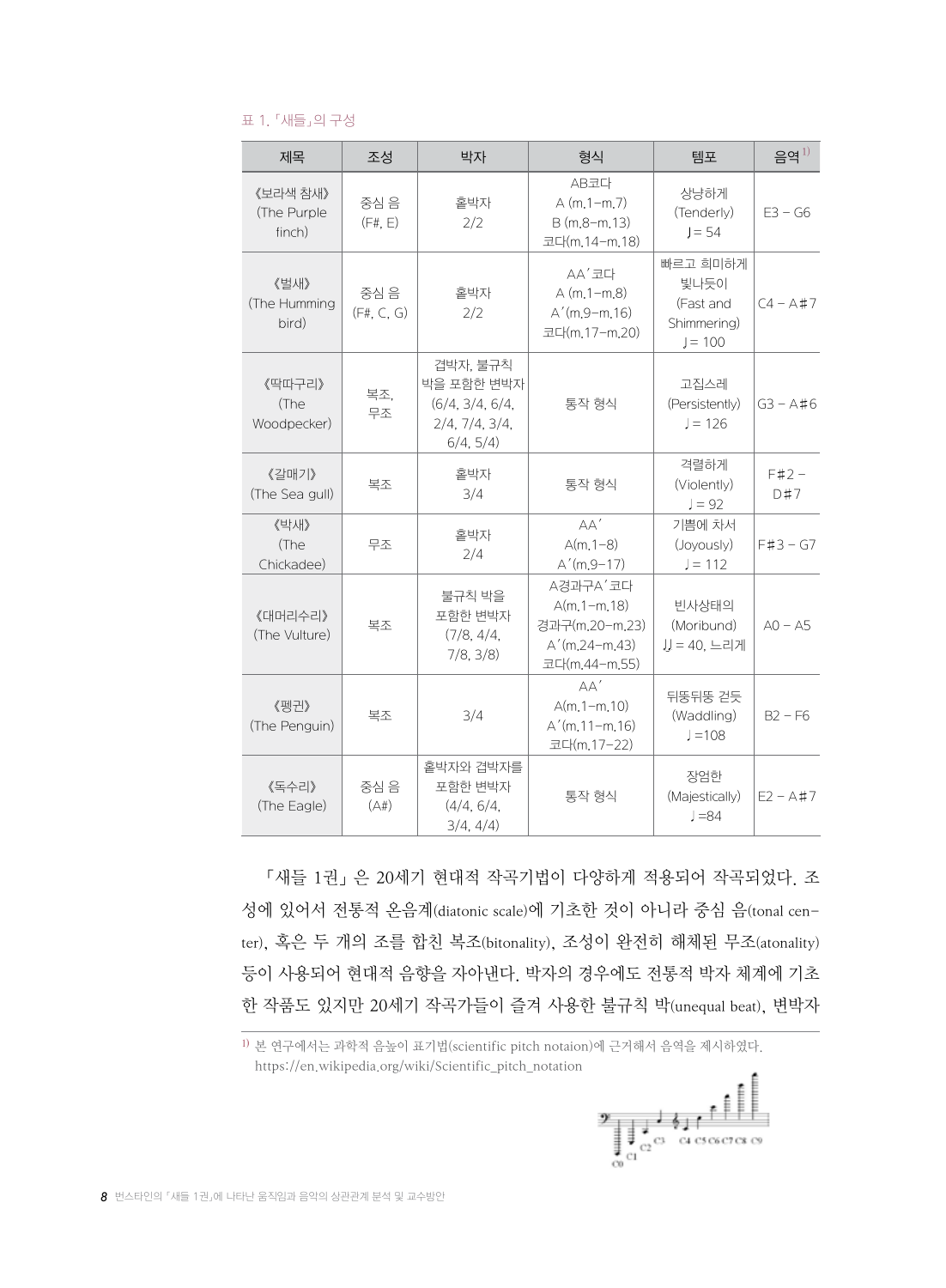(changing meter) 등이 사용되었다. 55마디로 구성된 《대머리수리》가 가장 긴 곡이 고 보통 20마디 내외의 분량으로 작곡되었는데, 2~3개의 특징적인 동기를 기초로 2부분 형식, 3부분 형식, 혹은 통작 형식(through-composed form)으로 구성되어 있 다. Bernstein, S.는 "연습하는 매 순간 자신의 감정을 실어 연주해야 하고, 템포 표 기, 셈여림, 그 외 악보에 표기된 모든 것에는 정서적 의미가 포함되어 있다"(http:// pianoeducation.org/pnosbern.html)라고 말하였다. 이러한 그의 철학이 반영된 듯 「새 들 1권」에서는 전통적으로 사용되는 템포 관련 지시어 대신 표제에서 제시된 새의 특징을 잘 드러내는 묘사적 지시어와 메트로놈 표기를 동시에 제공하고 있어 연주 자들에게 각각의 새에 대한 인상을 가지고 연주에 임할 수 있도록 해준다. 음역의 사 용도 매우 특별한데 3옥타브에서 5옥타브 사이에서 작곡이 되었고 높은음자리표가 중점적으로 사용되거나 피아노의 가장 저음이 사용되는 등 왼손은 낮은음자리표, 오른손은 높은음자리표에서 제시되는 일반적인 관행을 깨고 작곡되었다.

## 1권 이 작품 분석에서 나타난 움직임과 음악의 상관관계

#### 1. 자주색 참새

《자주색 참새》는 새소리가 특별한 작은 새이다. 마디 1의 동기 a에서 사용된 '시-솔-파#' 음정은 32분음표의 장식음을 가진 리듬패턴과 조합되어 지저귀며 나 뭇가지를 옮겨 다니는 자주색 참새의 이미지를 떠올리게 한다. 이러한 특징을 지닌 동기 a는 작품 전반에 걸쳐 지속적으로 등장하면서 선율과 리듬 발전을 위한 중요한 요소로 사용된다. 예를 들어 마디 8과 마디 18-19의 왼손에 등장하는 ♬↓- ↓↓↓ 는 동기 a가 확대되어 만들어진 리듬패턴이며, 마디 16의 ᠇᠇ 16분음표 교차 리듬 에서 사용된 선율은 동기 a의 '솔, 파#' 음정만을 따와 변형된 것이다(악보 1).

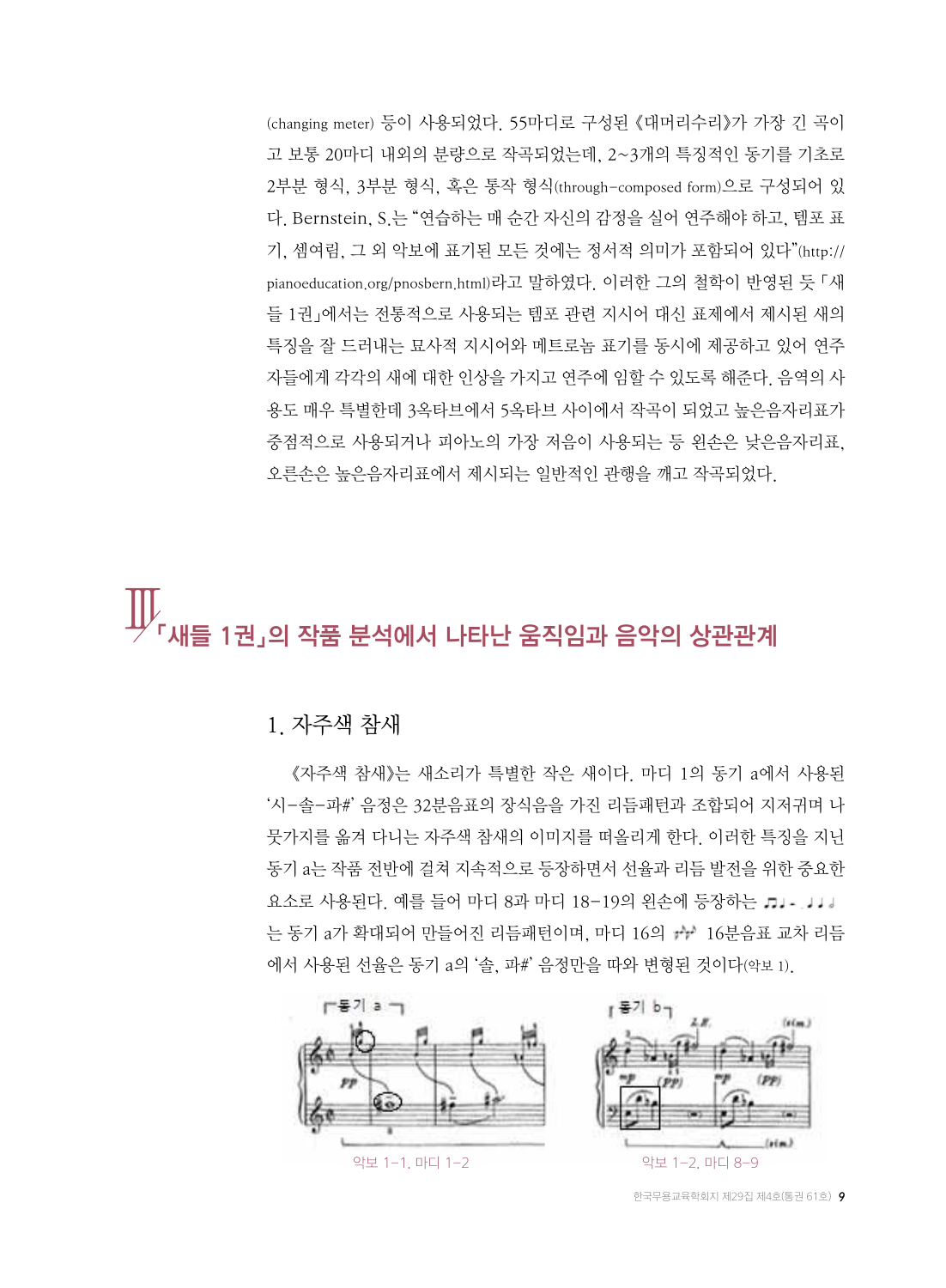

악보 1-3. 마디 15-18 악보 $^{2)}$  1. 《자주색 참새》에서 나타난 3가지 특징적 동기

이렇게 동기 a가 작품의 근간이 되어 전개되는 이 작품은 AB코다의 구조로 이 루어져 있는데, A부분에서는 동기 a가 다양한 음표 아 하 하나 가 조합된 긴 호흡의 프레이즈로 이루어진 왼손과 어우러지면서 불규칙한 움직임이 연상된다. 하지만 B 부분에서는 동기 b가 동기 a와 결합한 형태로 나타나고 위손에서 .n . - 리듬이 일 관되게 제시되어 규칙적인 움직임을 느낄 수 있게 해 준다.

한편, A부분은 F#4, B부분은 E3를 중심으로 선율이 전개되는데 이렇게 중심음 (tonal center)이 변화됨으로써 새가 한 곳에 머무르지 않고 나뭇가지를 옮겨 다니는 모습을 상상할 수 있게 해 준다. 그 외 곡 전반에 걸쳐 pp와 mp의 셈여림만을 제 시하고, '부드럽게(tenderly)'라는 지시어를 처음에 제시한 것, 그리고 E3에서 G6에 이르는 음역에서 선율이 제시되고, 18마디 중 6마디를 제외하고는 왼손도 높은음 자리표에서 표기된 것은 크기가 작은 자주색 참새를 효과적으로 묘사하기 위한 장 치로 여겨진다.

#### 2. 벌새

《벌새》는 초당 53번 날개 짓을 하는 아주 작고 빠른 새로 알려져 있다(https:// www.allaboutbirds.org/guide/Rufous\_Hummingbird/). 이러한 새의 빠른 움직임을 강조 하기 위해 작곡가는 '빠르고 희미하게 빛나듯이(fast and shimmering)'라는 묘사적 지 시어와 J=100의 메트로놈 표기를 제시하고 있다. 특히 2/2(。) 박자를 사용함으로 써 박(beat)이 4분음표(♩)가 아닌 2분음표( ) 단위로 진행되도록 하여 빠른 움직임 을 효과적으로 표현하는 것을 가능하게 한다(악보 2).

<sup>2)</sup> 본 연구에서는 만두카 출판사(Manduca music publications)에서 2007년에 출판된 「Birds: A suite of eight impressionistic studies for piano solo」 악보를 사용하였음을 밝힌다.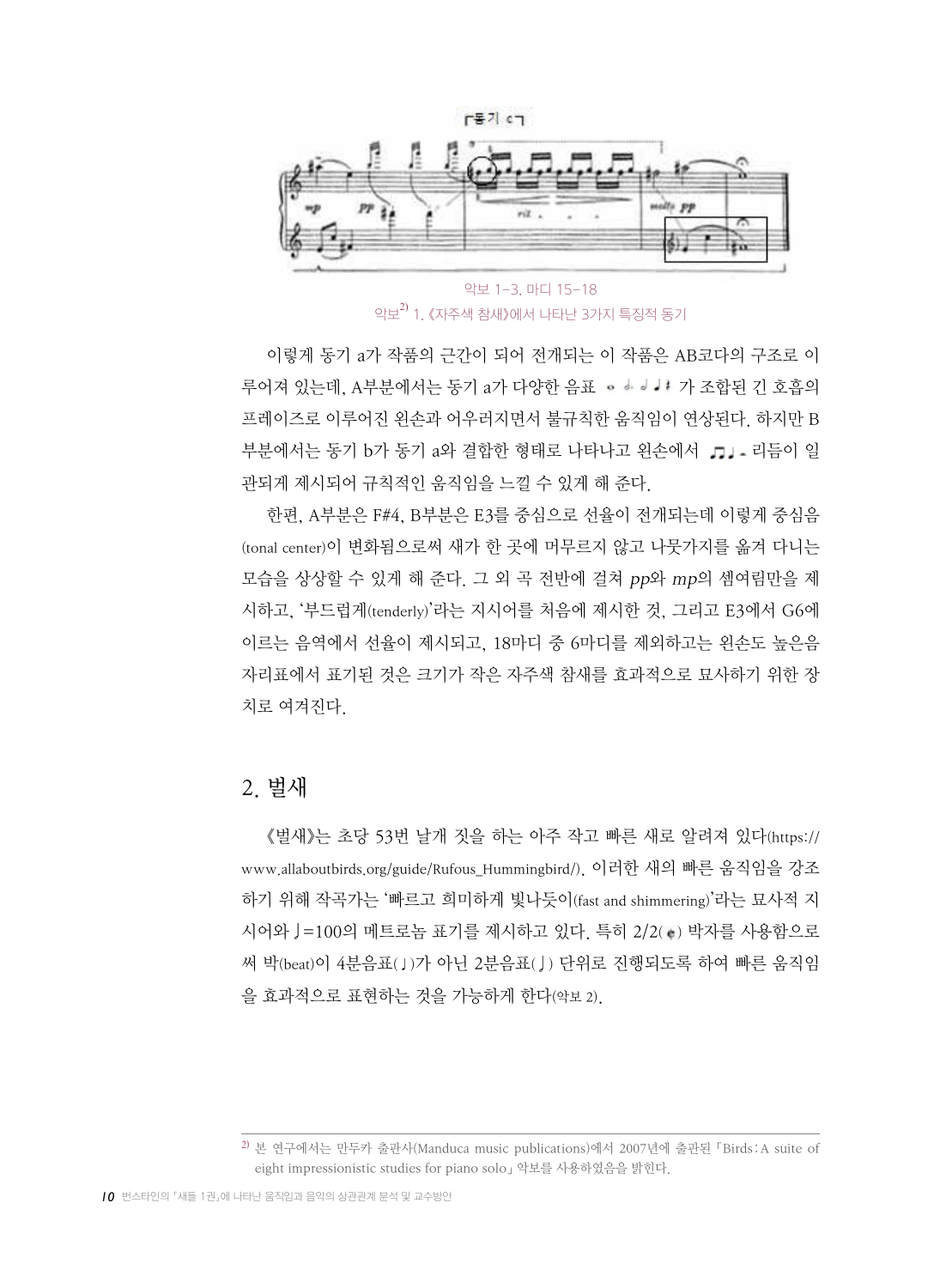

악보 2. 《벌새》에서 나타난 2가지 특징적 동기

곡 전반에 걸쳐 셋잇단음표 리듬패턴이 연속적으로 나타나는데 이는 벌새의 빠 른 날개 짓의 표현에 매우 최적화된 표기로 보인다. 이렇게 3분할 리듬에 기초해서 만들어진 동기 a는 마디 5에 와서 2분할 리듬패턴으로 바뀌는데, 2분할 리듬패턴에 기초한 동기 b는 벌새의 움직임 변화를 암시한다. 특히 마디 1에서 나타나는 바와 같이 동기 a는 선율이 전위되어 변형되면서 '하행 → 상행' 혹은 '상행 → 하행'하는 날개 짓이 흥미롭게 유추되는데, 마디 5에 와서는 '상행 → 하행' 의 움직임만이 강 조된 선율 진행이 나타나 대조를 이룬다.

이렇게 오른손의 바쁜 움직임과는 대조적으로 왼손에서는 매우 느린 움직임의 주제 선율이 2마디 단위의 프레이즈로 나타나고, 그 진행에 따라 벌새가 나뭇가지 를 옮겨 다니는 모습을 연상할 수 있다. 특이한 것은 바쁜 움직임이 강조된 동기 a 가 나타날 때 제시되는 왼손의 1주제 선율보다 동기 b가 등장할 때 나타나는 왼손 의 2주제 선율이 4분음표와 도약 음정의 사용에 의해 더욱 극적인 분위기를 자아내 는 것이다. 이러한 도약 음정의 진행은 마디 12에서 12도 간격의 음정이 발생함으 로써 극에 달한다. 그 외 작곡가는 벌새의 빠른 움직임을 효과적으로 표현하기 위 해 높은음자리표만 사용된 악보 표기를 하였고, 이로 인해 C4에서 A♯7에 이르는 음역에서 선율이 제시된다. 또한 마디 18에서 mf가 제시되기는 했지만 전반적으로 ppp-mp의 셈여림을 제시함으로써 가볍고 빠르게 움직이는 벌새의 움직임을 연주 자가 효과적으로 표현하는 것을 도와준다.

#### 3. 딱따구리

이 곡에서는 딱따구리가 날카로운 부리로 나무를 쪼는 모습과 날개를 퍼덕거리 며 날아가는 모습이 2개의 특징적인 동기로 제시된다. 16분음표 리듬패턴이 검은건 반과 흰건반을 오가는 단 2도 선율로 제시되는 동기 a는 딱따구리가 나무를 쪼는 모 습을 연상시킨다. 또한 그 선율이 장 2도의 화성 음정에 기초하고 있어 음향적으로 도 딱따구리가 나무를 쪼면서 나는 소리들을 연상할 수 있게 해 준다(악보 3). 이렇게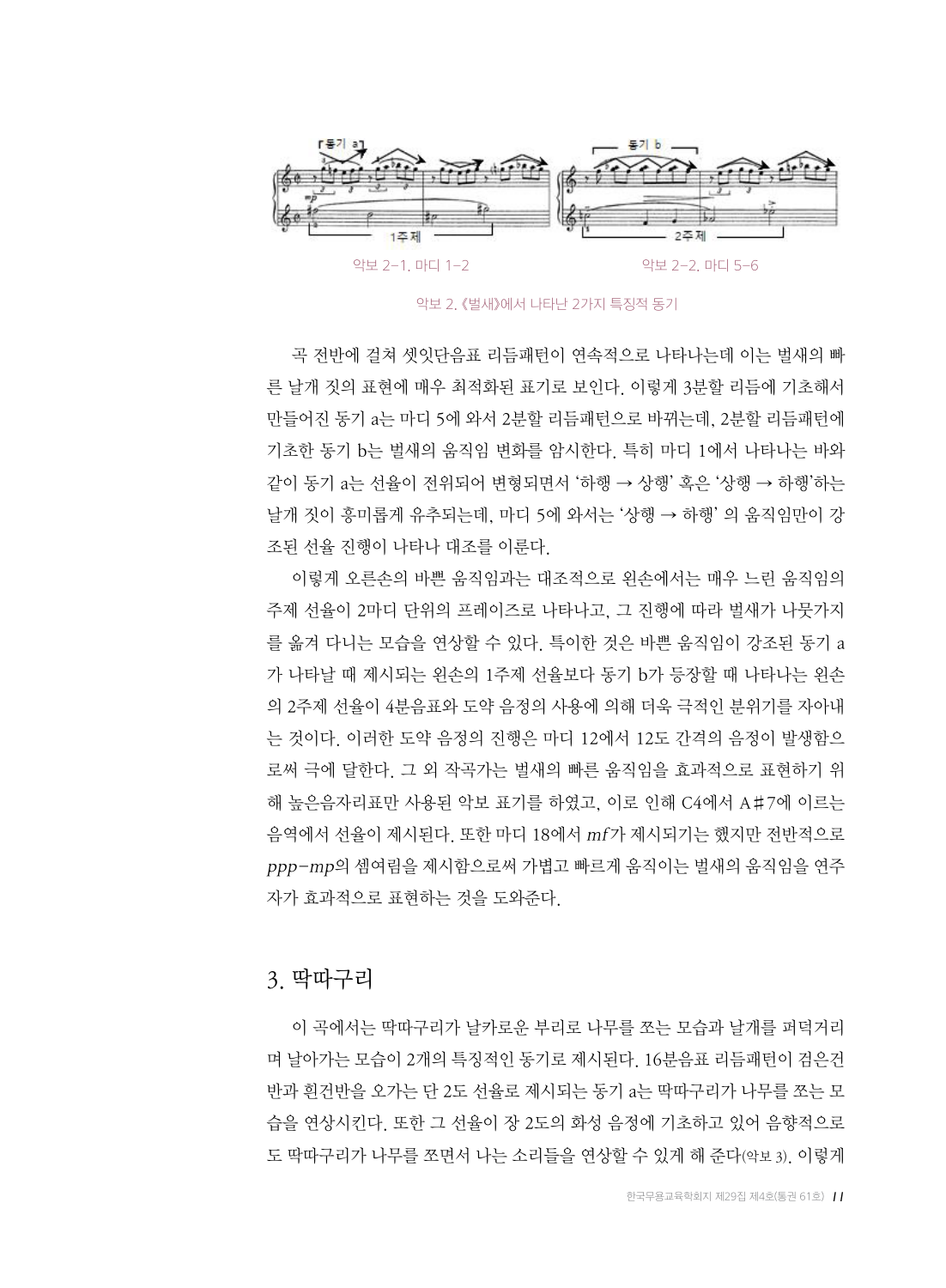좁은 간격으로 선율이 진행되는 동기 a와는 대조적으로 동기 b는 상대적으로 넓은 간격을 가진 증 4도 및 증 5도의 음정이 강조되는 선율로 소개되어 딱따구리가 날 개 짓 하며 날아가는 모습을 상상할 수 있게 해 준다(악보 3). 이렇게 딱따구리의 특 징적 움직임에 기초한 2개의 동기가 조합된 프레이즈는 3마디+3마디+3마디+2마 디의 구조로 곡 전체에서 유기적 상관관계를 가지며 발전된다.



악보 3. 《딱따구리》 마디 1-2에서 나타난 2가지 특징적 동기

한편, 딱따구리의 움직임은 아티큘레이션의 대조로도 나타나는데, 나무를 쪼는 모습은 스타카토, 날아가는 모습은 레가토가 제시되어 있다. 또한 나무를 쪼는 모습 은 일관되게 pp-cresc-mp의 셈여림을 사용하여 연속적으로 나무를 쪼면서 증가 되는 에너지의 변화가 감지되도록 제시되었다. 반면 동기 b는 sf가 제시된 후 가 표시되어 강도 높은 에너지를 품고 힘차게 날개를 퍼덕거리며 날아올라 나무에 가볍게 착지하는 모습이 연상된다.

동일한 셈여림으로 각각의 동기들이 제시되다가 곡의 마지막 부분에서는 동 기 a와 동기 b의 순서가 바뀌어 나타나고 셈여림과 박자도 <악보 4>와 같이 도 입부와는 다르게 전개된다. 동기 a의 경우 16분음표 리듬패턴이 마디 1에서 4회, 마디 11에서 3회 제시된다. 그리고 동기 b의 16분음표 리듬패턴은 마디 2에서 2 회, 마디 10에서 4회 제시된다. 이는 모두 박자의 변화에 기인한 것인데 동기 a는 6/4→6/4→7/4→5/4, 동기 b는 3/4→2/4→3/4→6/4로 매번 동기가 재현될 때마 다 박자가 바뀌어 제시된다. 이러한 박자의 변화는 자연스럽게 딱따구리의 움직임 의 간격과 에너지 레벨의 변화를 유도해낸다.



악보 4. 《딱따구리》 마디 10-11에서 나타난 2가지 특징적 동기 변화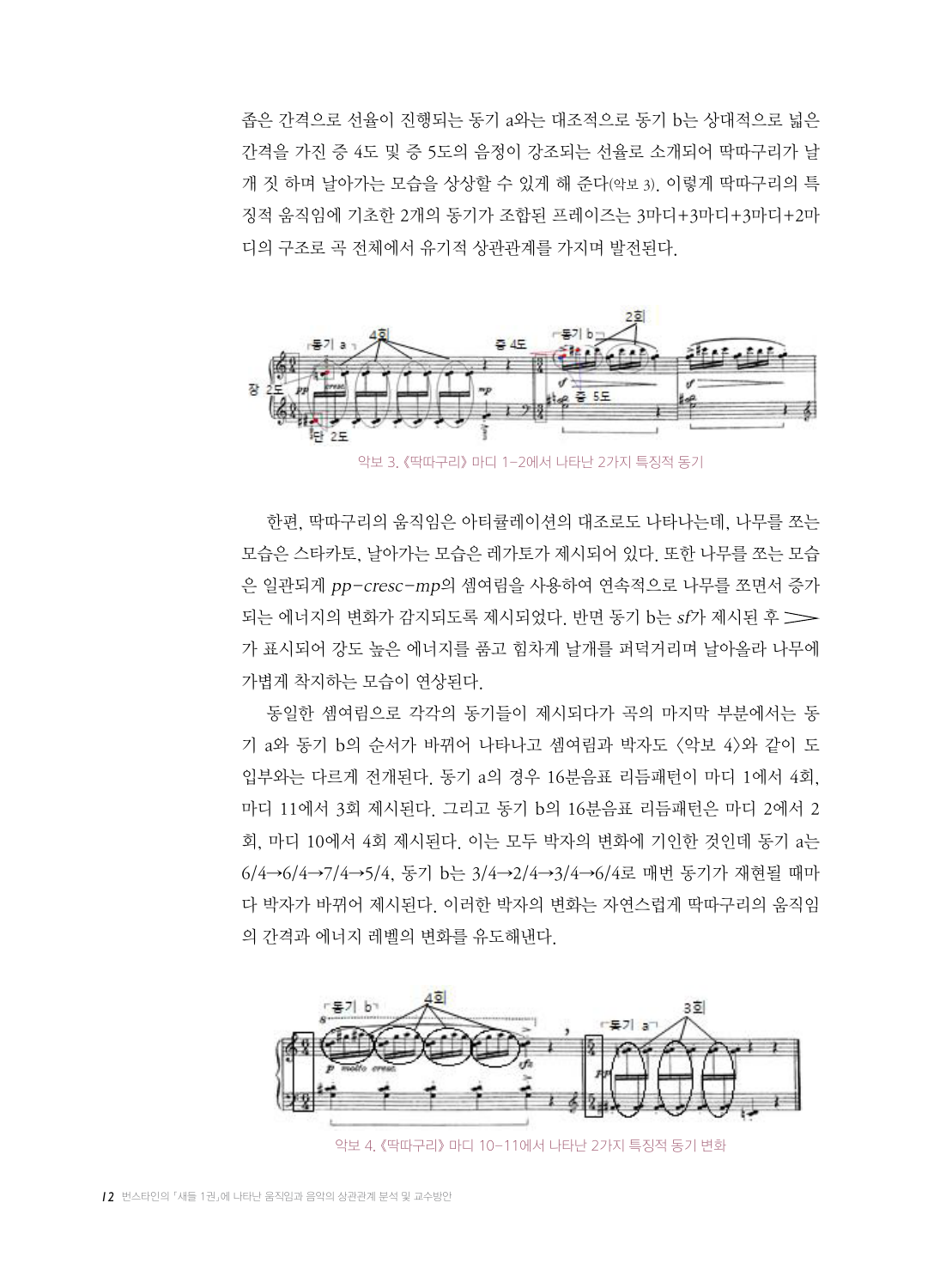이 곡에서는 갈매기가 날아서 먹이를 낚아채는 모습을 묘사하는 2개의 대조적 인 동기가 등장한다. 동기 a에서는 검은건반과 흰건반을 양손 교대로 치는 셋잇단음 표의 아르페지오 패턴이 제시되어 갈매기가 역동적으로 나는 움직임을 효과적으로 묘사하였다. 연이어 나오는 동기 b는 '주먹(fist)'이라는 지시어를 사용한 클러스터를 장식음으로 사용하여 강렬한 소리를 뿜어 나오게 하는데 이는 갈매기가 먹이를 낚 아챈 모습과 갈매기의 새소리를 동시에 연상할 수 있게 해 준다(악보 5).



악보 5. 《갈매기》 마디 1-2에서 나타난 2가지 특징적 동기

동기 a와 동기 b는 F♯2에서 D♯7에 이르는 넓은 음역에서 제시되는데 이는 갈 매기가 다양한 높이로 날아올랐다가 수면으로 다가가는 모습을 상상할 수 있게 해 준다. 특히 동기 a는 <악보 6>에서 제시된 바와 같이 같은 패턴을 3옥타브에 걸쳐 반복하거나, 하행하는 아르페지오 선율로 전위시켜 진행하는 등 다양한 형태로 변 형되어 나타나는데, 이를 통해 날아가는 거리와 방향이 달라지는 것을 상상할 수 있 게 해 준다. 한편, 동기 b는 마디 11마디를 제외하고는 매번 f의 셈여림으로 제시되 어 먹이를 낚아채는 극적인 장면이 매우 효과적으로 제시된다. 또한 작품에서 '공격 적으로(violently)', '소란스럽게(turbulently)'라는 지시어를 사용함으로써 갈매기의 거 침없는 움직임을 상상하는 것을 도와준다.

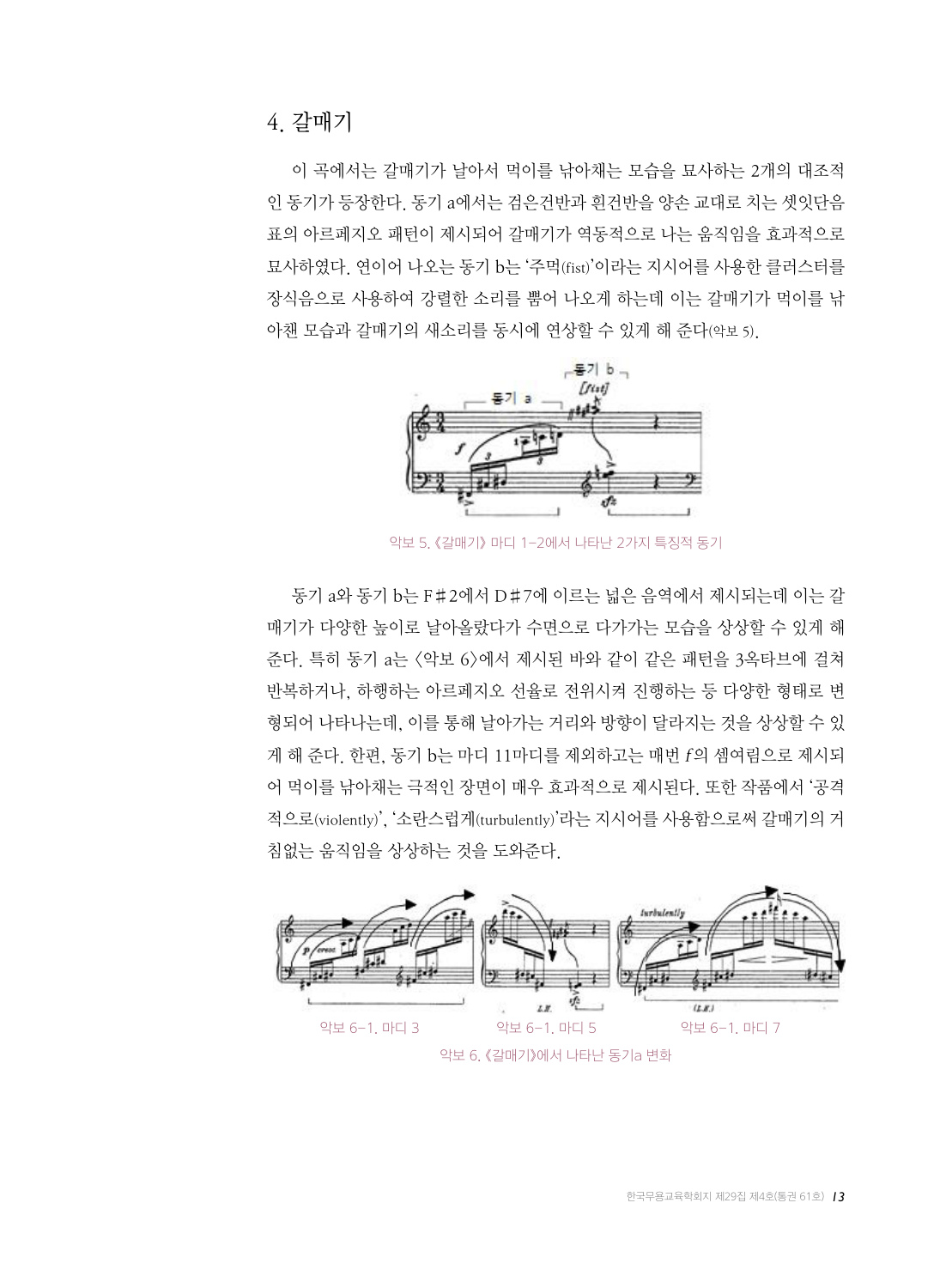박새의 영어 표기 'chikadee'는 박새의 새소리를 묘사하는 'chikadee-deedee'를 축약해서 표현한 것이다. 4음절로 구성된 표기법에서도 보이듯 박새는 첫 번째와 세 번째 음절이 다른 음절에 비해 상대적으로 높은 음역에서 소리를 내는 것 으로 알려져 있다(https://www.allaboutbirds.org/guide/Carolina\_Chickadee/).

동기 a와 동기 b는 이러한 박새의 휘파람 소리를 아주 특징적으로 드러내고 있 는데, 동기 a는 장 2도 하행 선율, 동기 b는 완전 4도의 상행 선율로 제시함으로써 음높이가 차별되는 박새의 새소리를 효과적으로 표현하였다. 특히 동기 a의 16분음 표와 8분음표가 결합한 리듬패턴, 동기 b의 장식음 패턴, 동기 c의 32분음표 리듬 패턴은 작은 몸짓의 박새가 각각 다른 움직임으로 나뭇가지를 오르락내리락하면서 휘파람을 부는 장면을 연상할 수 있게 해 준다(악보 7).



악보 7. 《박새》에서 나타난 3가지 특징적 동기

동기 a의 경우 처음 제시될 때 왼손이 악센트가 표기된 8분음표로 제시되어 있 는데, 두 번째 재현될 때는 악센트가 없어지고 16분음표 리듬패턴을 왼손과 오른손 이 교차하면서 연속적으로 연주하게 되어 있다. 이로 인해 첫 번째 프레이즈에서는 단절된 동작, 그리고 두 번째 프레이즈에서는 연속된 동작을 자연스럽게 상상하게 된다. 또한 레가토로 이루어진 왼손 선율과 날카로운 스타카토 아티큘레이션이 조 합된 장식음으로 이루어진 동기 b는 날개 짓을 하며 움직이던 새가 마치 나뭇가지 에 안착한 것과 같은 분위기를 조성해 준다. 이어 제시된 동기 c는 32분음표의 빠른 진행을 상·하행 스케일 패턴으로 제시함으로써 빠른 움직임으로 오르락내리락 거 리는 모습이 유추된다. 이렇게 음정과 리듬이 결합한 3가지 유형의 동기는 <표 2> 에서 제시된 바와 같이 동기의 조합을 다르게 함으로써 박새의 다양한 움직임의 변 화를 효과적으로 묘사하였다.

표 2. 프레이즈 내에서의 동기 조합의 유형

|  |  |  | m.1-2   m. 3-4   m. 5-6   m. 7-8   m. 9-10   m. 11-12   m. 13-14   m. 15-17                                          |  |
|--|--|--|----------------------------------------------------------------------------------------------------------------------|--|
|  |  |  | a+b $a^2+b$ c+a <sup>n</sup> c+a <sup>n</sup> c+a <sup>n</sup> a+b a <sup>2</sup> +b a <sup>222</sup> c <sup>2</sup> |  |

*14* 번스타인의 「새들 1권」에 나타난 움직임과 음악의 상관관계 분석 및 교수방안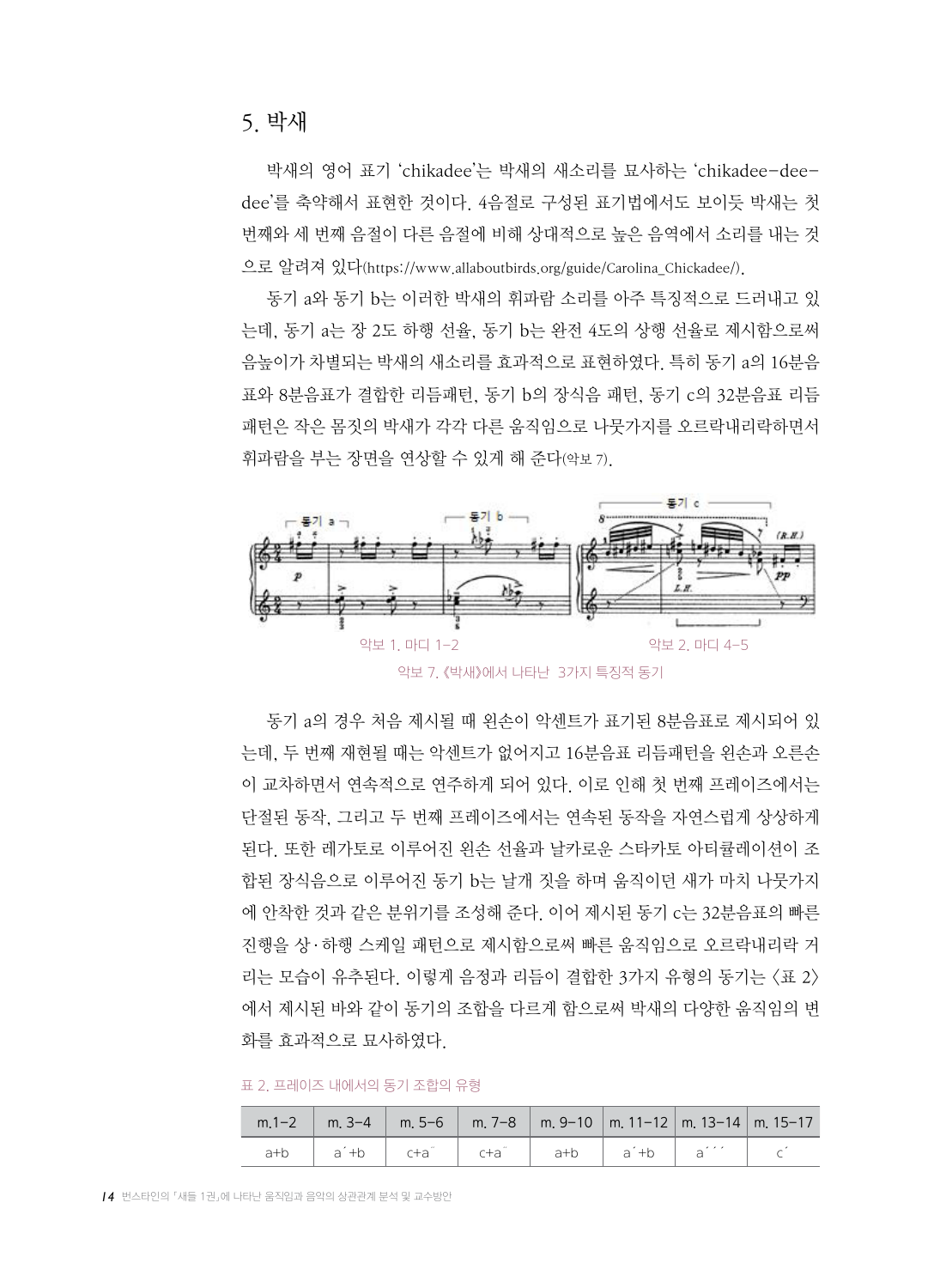또한 도입부에서 제시된 동기는 <악보 8>에서 제시된 것처럼 여러 형태로 변형 되는데, a´는 리듬패턴, a˝는 리듬패턴과 왼손 반주 형태, a´´´는 동형진행을 이용 한 선율선의 이동을 통해 동기 a를 변화시켰다. 또한 마디 11에서는 a´와 동일한 동 기의 조합을 사용하고 있지만 음역을 변화시켜 다른 움직임을 연상시킨다.



한편, p의 셈여림으로 완전 5도 음정에 기초한 스케일 패시지를 제시한 c와는 달리 c´에서는 f의 셈여림에서 12도 음정에 기초한 글리산도 패시지를 제시하여 선율 변화에 따른 에너지 변화를 느낄 수 있게 해 준다. 그 외 17마디 중 2마디를 제 외하고는 왼손도 높은음자리표에서 표기되어 있고, F#3에서 G7에 이르는 높은 음 역을 폭넓게 오가며 곡이 전개되는데, 이렇게 셈여림과 음역을 차별적으로 사용하 는 것에 의해 상상되는 움직임의 진폭은 매우 크게 나타난다.

#### 6. 대머리수리

대머리수리는 죽은 동물을 뜯어먹고 사는 새로 알려져 있는데, 2개의 대조적인 동기가 독수리의 습성을 아주 적절하게 표현하고 있다. 동기 a는 '빈사상태의(moribund)'라는 지시어와 함께 제시되는데 '라-솔#-라-파#-솔-미-파'로 느리게 진행 되는 오스티나토 선율은 반죽음 상태의 동물이 널브러져 있는 모습이 연상된다. 한 편, 동기 b는 '빠르고 날카롭게(fast and shrill)'라는 지시어와 함께 복조에서 16분음 표의 빠른 패시지로 등장하는데 이는 빈사상태의 동물이 대머리수리의 공격을 받아 사투를 벌이는 것 같은 장면이 연상된다(악보 9).

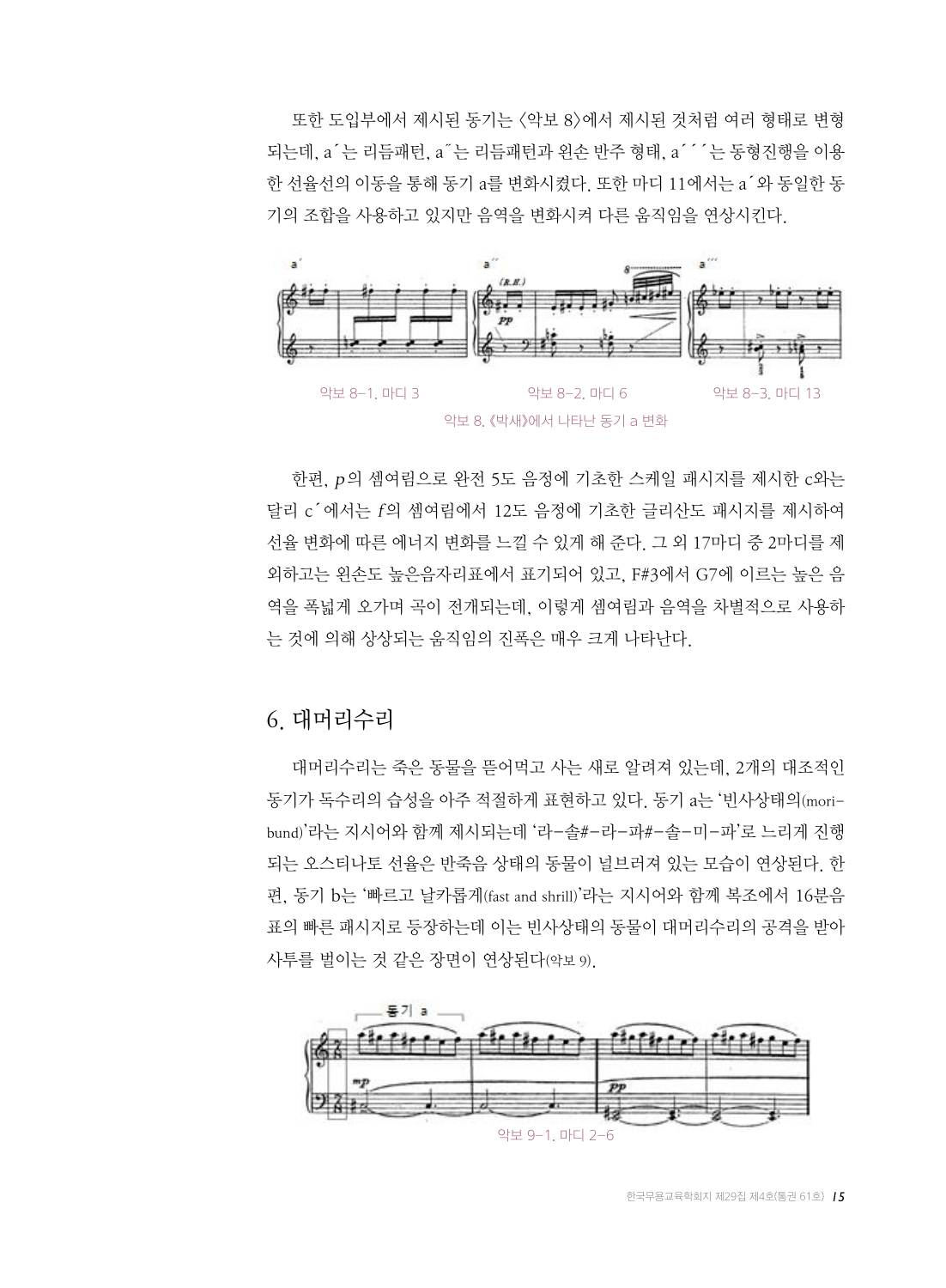

악보 9. 《대머리수리》에서 나타난 2가지 특징적 동기

상이한 박자의 사용은 2개의 동기를 대조적인 성격으로 구체화시키는데 일조를 한다. 동기 a에서는 불규칙 박(unequal beat)을 가진 7/8박자가 사용되었는데, 비대 칭적인 박에 의해 불안한 분위기가 효과적으로 연출된다. 동기 b는 4/4박자의 홑박 자가 사용됨으로써 16분음표 리듬패턴의 강력한 움직임을 끌어낸다. 한편, 코다에 서는 7/8박자 한마디에서 8분음표로 모두 제시되었던 오스티나토 선율을 점4분음 표의 리듬으로 확대시켜 3/8박자의 11마디에 걸쳐 펼쳐 놓음으로써 독수리와 사투 를 벌이던 동물이 마침내 죽음을 맞이한 것을 상상하게 한다.

작곡가는 이 곡에서 박자 외에도 피아노 건반의 최저음에서 연주해야 하는 클러 스터, 왼손과 오른손의 간극을 벌려 이질감이 느껴지게 하는 선율 진행, 텍스쳐와 아티큘레이션의 변화, 소프트 페달의 사용, pp에서 ff를 오가는 극단의 셈여림 대 조를 통해 이곡의 음산한 분위기를 극대화시켰다.

#### 7. 펭귄

'뒤뚱뒤뚱 걷듯(wadding)'이라는 지시어로 시작하는 이 곡은 펭귄의 뒤뚱거리는 움직임이 유머러스하게 표현되어있다. 마디 1에서 제시된 아치형으로 이루어진 동 기 a는 곡 전체에 걸쳐 오스티나토 패턴으로 등장하여 펭귄의 기우뚱 거리는 발걸 음을 상상할 수 있게 해 준다. 오른손에서 등장하는 동기 b는 당김 음이 사용된 J♬♬♬♪ 리듬패턴이 '솔-미-라-레'로 하행하는 선율에 기초해서 동형진행으로 나타난다. 이렇게 동형진행으로 제시되는 오른손의 선율은 펭귄이 빙판을 불안정한 모습으로 미끄러져 내려오는 모습을 연상시킨다. 동기 c에서는 4분음표의 당김음 에 기초한 리듬패턴이 연속적으로 나타나는데 여기에 테누토의 아티큘레이션이 제 시되어 미끄러지지 않으려고 안간힘을 쓰면서 조심스럽게 걷는 펭귄의 모습이 상상 된다. 그리고 동기 c의 종지 부분에 나타난 ♬♪♩리듬 패턴과 숨표, 그리고 느닷없 는 c#의 출현은 매우 유머러스한 음색이 연출되며 다음에 어떤 상황이 벌어질지를 기대하게 하는 전개를 가진다. 특히 동기 c의 마지막 부분은 곡 전체에서 4번 등장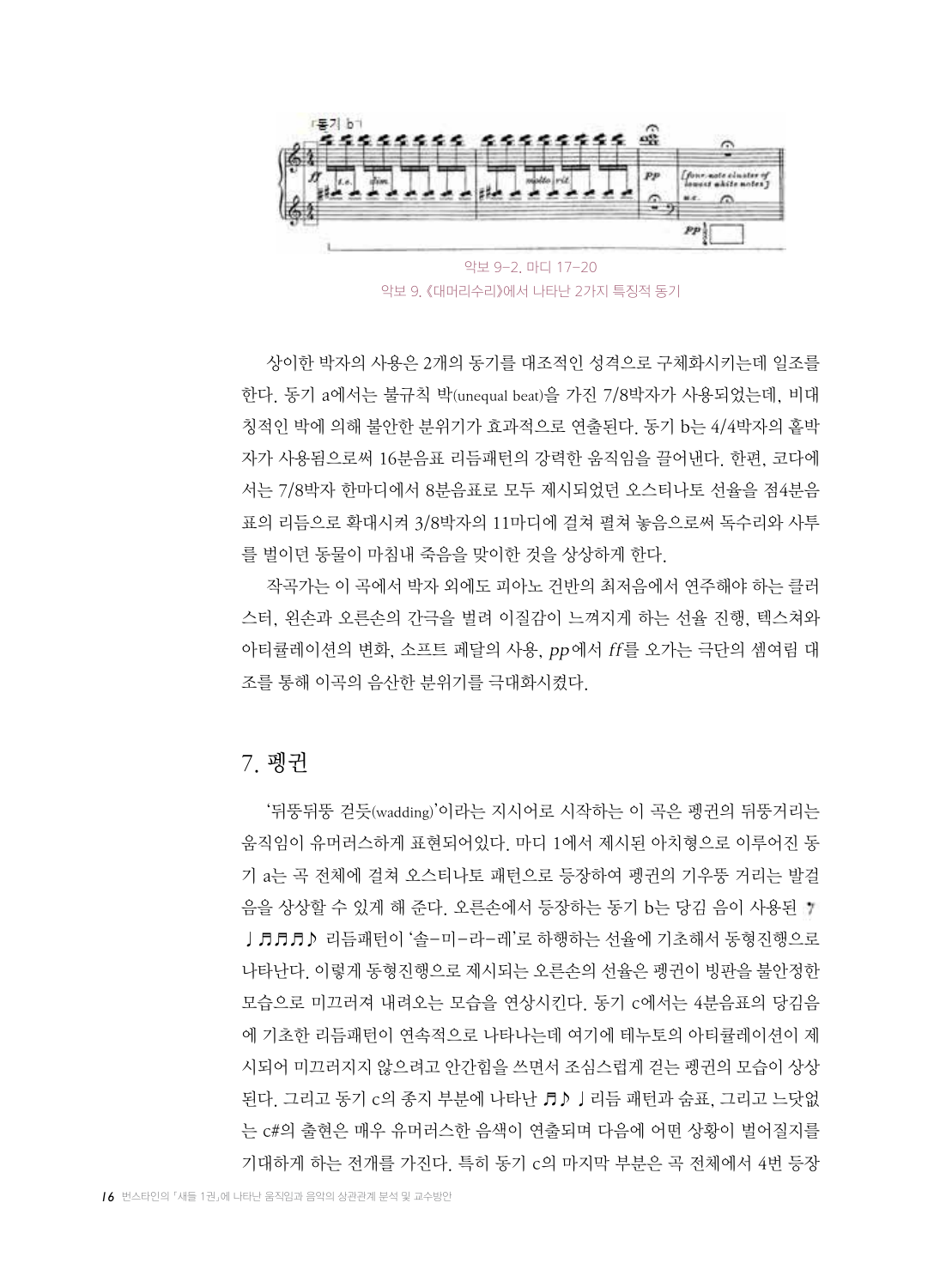하는데 코다에 가서야 c#이 c로 해결되면서 종지를 맞이하여 펭귄이 긴 여정을 마 친 것 같은 분위기가 연출된다(악보 10).



악보 10. 《펭귄》에서 나타난 2가지 특징적 동기

한편 각 동기에서 발견되는 움직임적인 특징은 셈여림에 의해서 통일감을 준다. 주제 선율이 처음 제시되는 부분은 A부분과 A´부분 모두 mf로 시작한다. 하지만 프레이즈가 진행되면서 점차적으로 dim. 가 적용되어 A부분은 p, A´부분은 pp로 끝나는데 마치 긴 여정을 뒤뚱거리며 걸어온 펭귄의 지친 모습이 연상된다.

이 곡은 다른 곡에 비해 왼손과 오른손의 음역의 구분이 뚜렷하고 오른손은 선 율, 왼손은 반주를 담당하고 진행된다. 하지만 A´부분의 경우 A부분에서 제시된 주 제 선율이 한 옥타브 위 음역에서 장식음이 첨가된 변형된 형태로 나와 동일한 선율 이지만 다른 분위기가 연출된다.

#### 8. 독수리

새 중의 왕으로 알려진 독수리는 긴 날개를 펼쳐 활공하는 새이다. 그런데 그 위용에 비해 놀라울 정도로 작은 새소리를 내는 것으로 알려져 있다(https://www. allaboutbirds.org/guide/Bald\_Eagle/). 이러한 독수리의 특징을 반영하듯 8번은 독수리 의 새소리보다는 움직임적인 특징에 초점이 맞춰 작곡되었고, 곡의 시작 부분에도 '장엄한(Majestically)'라는 지시어가 명시되어 있다. 이 곡은 <악보 11>에서 제시된 동기 a와 동기 b를 축으로 구성되는데 두 개의 동기는 매우 대조적인 움직임을 연 상하게 한다.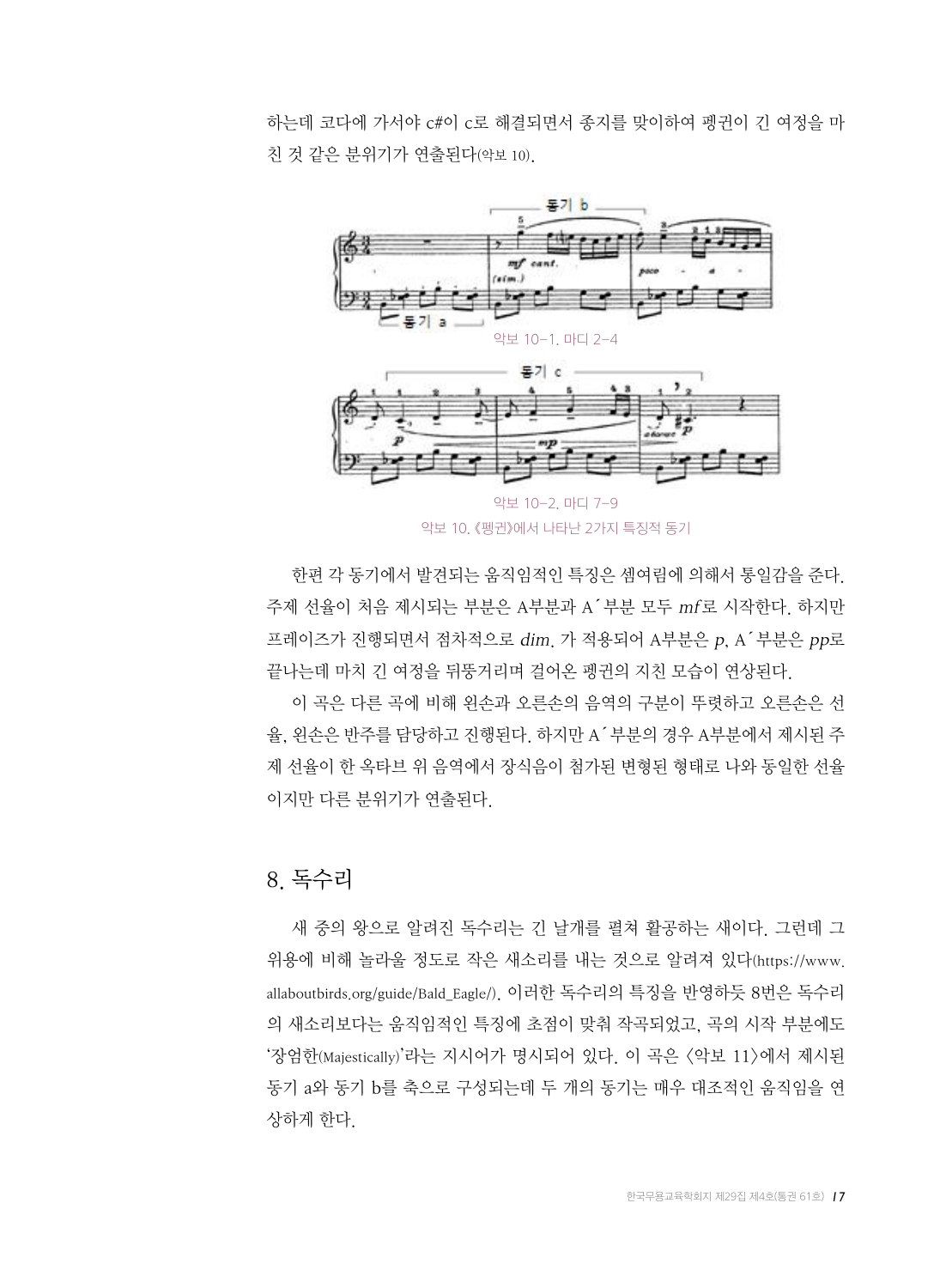

악보 11. 《독수리》에서 나타난 2가지 특징적 동기

f의 셈여림에서 단 6도-완전 4도-장 7도의 도약 음정(솔#-미-시-라#)으로 선 율이 진행되는 동기 a는 두터운 화성 반주와 4분음표의 연속적인 진행에 의해 독수 리의 장엄한 기운이 느껴진다. 연이어 제시되는 동기 b는 완전 5도-단 2도-완전 8 도(레-라-라#-라#↑)로 진행되면서 동기 a와 유사한 도약 음정에 기초한 선율 진 행을 가지고 있으나 온음계에 기초한 장식적 선율이 장식음으로 첨가되면서 새로운 움직임을 상상할 수 있게 해 준다.

이렇게 동기 b가 초지일관 온음계에서 순차적으로 진행하는 상·하행 선율을 반 복적으로 사용하는 데 비해, 동기 a는 무조에서 E2부터 A#6에 이르는 넓은 음역을 사용하여 움직임의 대조를 효과적으로 나타냈다. 또한 <악보 12>에서 나타나는 바 와 같이 동기 a는 리듬, 선율, 텍스쳐 그리고 주법의 변화를 통해 움직임의 변화를 야기 시킨다.



그 예로 마디 3에서 4분음표 대신 첨가된 부점리듬( ██)은 독수리 날개의 힘 찬 움직임을 효과적으로 드러내며. 마디 5에서는 선율을 반진행으로 제시하여 뉘앙 스의 변화를 꾀하였으며, 마디 11에서 제시된 특별한 주법(한음을 두 개의 손가락으로 치 는 주법; 엄지손가락의 옆면으로 치는 주법)은 연주자에게 독수리의 근접할 수 없는 위용을 표현하라는 작곡가의 당부가 효과적으로 전달된다. 또한 4/4-6/4-3/4-4/4박자로 박자가 변하면서 동일한 선율이 등장할 때도 강박의 위치가 달라져 미묘한 뉘앙스 의 변화가 나타나고 이로 인해 상이한 움직임을 상상할 수 있게 된다.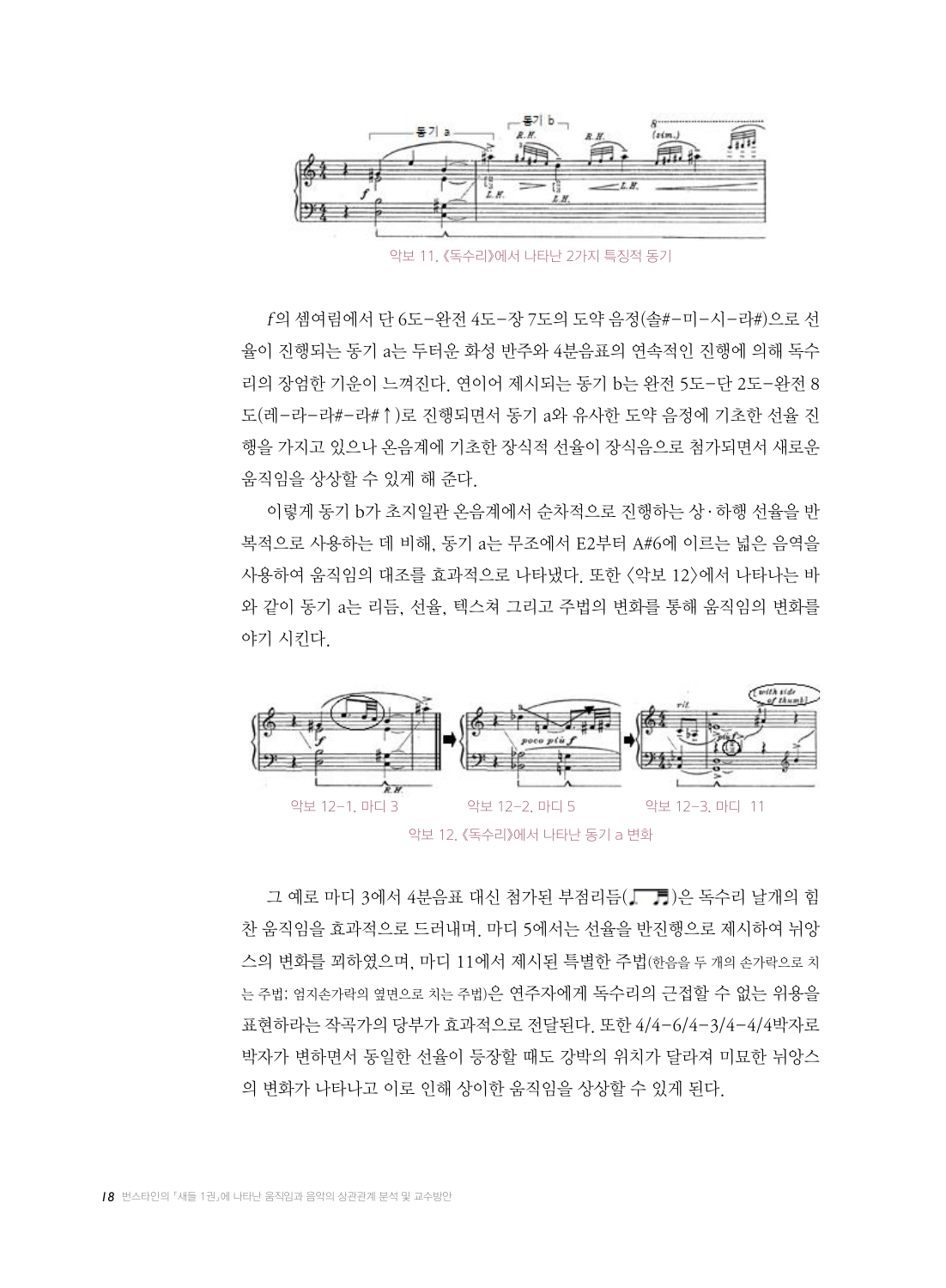## Ⅳ움직임을 활용한 「새들 1권」의 교수방안 모색

Ⅲ장의 악곡 분석에서도 나타난 바와 같이 「새들」은 모두 새의 특징적인 움직임 과 울음소리를 기초로 작곡되었다. 따라서 각각의 새가 실제로 어떠한 특징을 가지 고 있는지 관찰하고 그 움직임을 모방해보는 것은 음악적인 표현을 하는데 매우 도 움이 된다. 이에 본장에서는 그 구체적인 교수 방안을 제시하고자 한다.

#### 1. 영상 활용을 통한 학습

「새들」에는 일상생활에서 보기 힘든 야생 조류가 많이 포함되어 있다. 따라서 새의 특징적인 움직임과 울음소리 표현을 위해 한 작품에서 2~3개의 대조의 동기 를 사용한 Bernstein, S의 작곡기법을 이해하는데 새에 관련된 정보를 제공하는 사이트를 활용하는 것은 매우 유용하다. 이 과정에서 정지된 새의 모습을 제공하 는 사진보다는 새의 움직임을 관찰할 수 있는 영상을 보는 것이 새의 움직임을 이 해하는데 훨씬 도움이 된다. 그런데 국내 대부분의 조류 관련 학회나 연구소의 사 이트에서는 영상보다는 사진자료를 제공하는 것이 일반적이다. 반면 Wildscreen Arkive(www.arkive.org), The Cornell Lab of Ornithology(www.birds.cornell.edu) 등 해외 조류 관련 사이트에서는 조류의 영상, 사진 그리고 관련 정보들을 매우 상 세하게 제공하고 있어 새의 움직임과 울음소리뿐만 아니라 새에 대한 다양한 정보 들을 얻을 수 있다. 따라서 이러한 사이트를 활용해서 영상을 본 후 새의 특징을 발 견하고, 그 특징을 묘사하면서 이해하는 과정을 거치는 것은 악곡 분석뿐 아니라 표 현력 있는 연주를 위해 필수적 과정으로 여겨진다.

#### 2. 플라스틱 아니메plastique animée를 통한 학습

Bernstein, S. 는 그의 저서에서 "나는 Dalcroze, E. J.(1865-1950) 교수법에 대 해 읽고 들은 모든 것에 굉장히 흥미를 느껴서 이 원리들을 직접 몸으로 체험하기로 결심했다. […] Dalcroze, E. J. 교수법을 경험하는 과정을 통해 몸의 동작을 억제 하고 있는 요소들을 털어버릴 수 있었고, 이 경험이 내 자신과 학생들의 피아노 주 법에 지대한 영향을 미쳤다"(1981:120)라고 밝혔다. 스위스의 음악교육자 Dalcroze, E. J. 의 독창적인 교수법 가운데서도 특히 음악 작품을 분석하고 이해한 내용을 신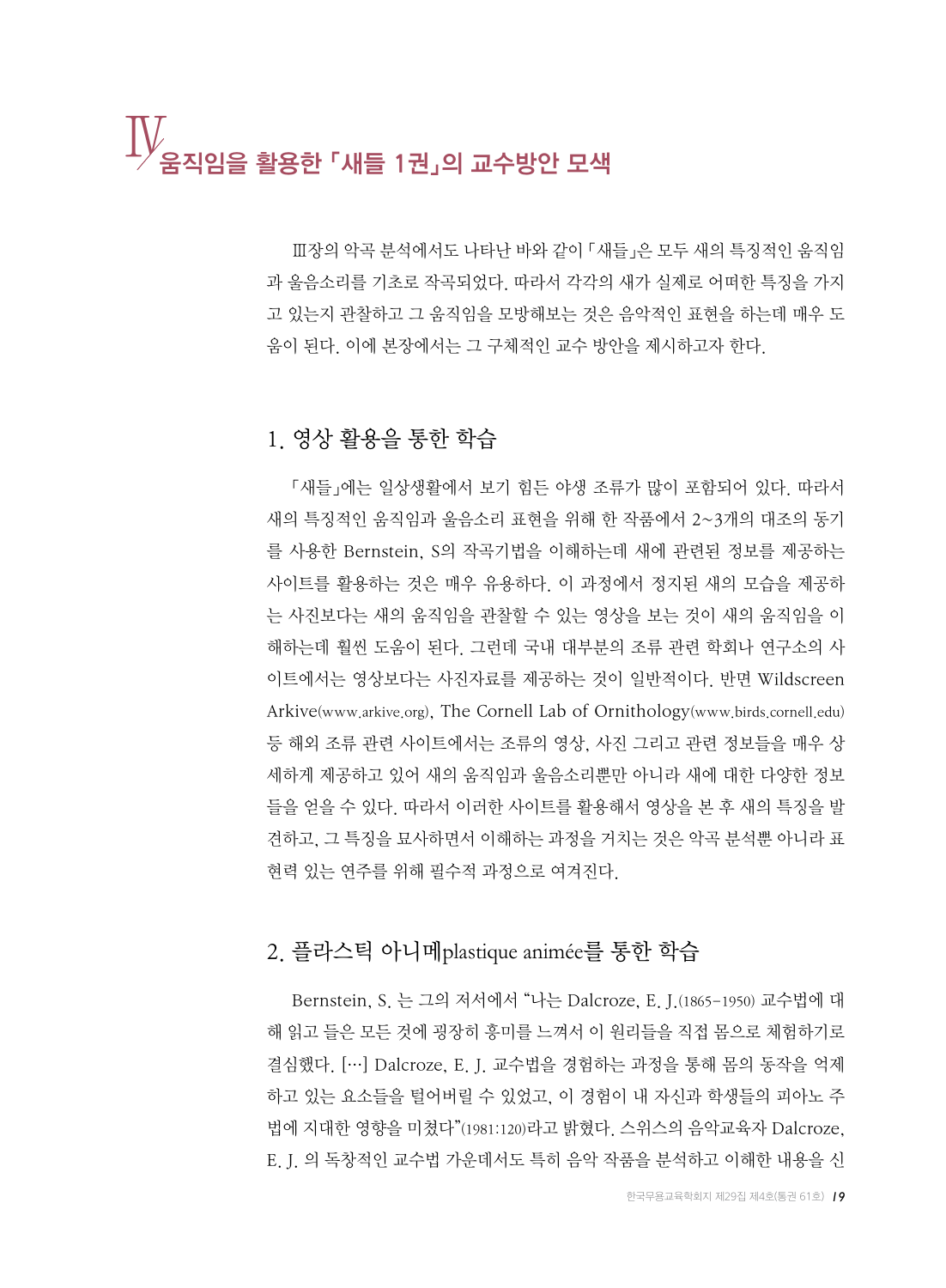체 움직임으로 구성하여 '생명력 있는 몸짓'으로 표현하는 플라스틱 아니메 작업은 작품에 대한 구체적인 이미지를 머릿속에 생성하고 움직임을 근육에 저장하는 효과 가 있어 연주력을 향상시키는데 매우 도움이 된다(김지혜, 유승지 2017:167).

달크로즈 교수법에서 이루어지는 플라스틱 아니메 작업의 가장 특징 적인 것은 무용가와 음악가의 역할이 나뉘는 것이 아니라 음악 분석과 움직임을 담당하는 주 체가 다 음악가라는 점이다. 음악가는 플라스틱 아니메 작업을 위해 1) 작곡가가 악 보에 표기한 내용을 분석하고, 2) 그 분석한 내용을 기초로 움직임을 구상하여야 하 며, 3) 음악의 요소를 움직임으로 표현할 때 시간(time), 공간(space), 에너지energy 의 특징을 파악한 후 음악과 움직임이 일치하도록 작품을 창작하여야 한다.

#### 3. 움직임과 연주를 결합한 창의적 예술 활동을 통한 학습

'영상을 활용한 학습'이 영상을 통해 시청각적인 정보를 얻는 과정이라면 '플라 스틱 아니메를 활용한 학습'은 악보 분석을 통해 작곡가의 생각을 읽은 후 그것을 창의적인 몸짓으로 표현하는 과정을 통해 온몸으로 음악을 익히고 음악을 시각화 하는 과정이라 할 수 있다.

영상 관찰을 통해 새의 특징적인 움직임을 이해하고 악보를 보게 되면 작곡가가 표기한 음들의 의미가 매우 쉽게 다가온다. 또한 플라스틱 아니메 작업 과정에서 움 직임을 통해 음악을 표현하면 특정 동기가 다양한 음악적 요소들과 결부되어 변형 되는 과정을 생생하게 경험할 수 있게 된다. 다음에서 제시된 <표 3>은 「새들」 중 《대머리수리》의 영상을 관찰하여 대머리수리의 특징을 파악하고, 작곡가가 이 곡 에서 어떤 음악적 요소를 적용하였는지 분석한 후 음악에 적용 가능한 이야기와 움 직임을 제시하는 내용을 포함하고 있다. A-경과구-A´-코다의 구조로 이루어진 《대머리수리》는 <표 3>에서 요약된 음악적 특징 때문에 각 부분에서 작곡가가 전 달하고자 하는 메시지가 극명하게 드러난다. 따라서 그 메시지를 전달할 수 있는 움직임을 구상할 때 음악의 특성에 맞도록 시간, 공간, 에너지의 변화를 적절히 배 합하여 움직임을 창작하는 것이 요구된다. 그리고 이러한 과정을 경험함으로써 피 아노 연주 시 작곡가가 악보에 명시한 사항들을 적절한 타이밍과 에너지를 사용해 서 음악적으로 연주할 수 있게 된다.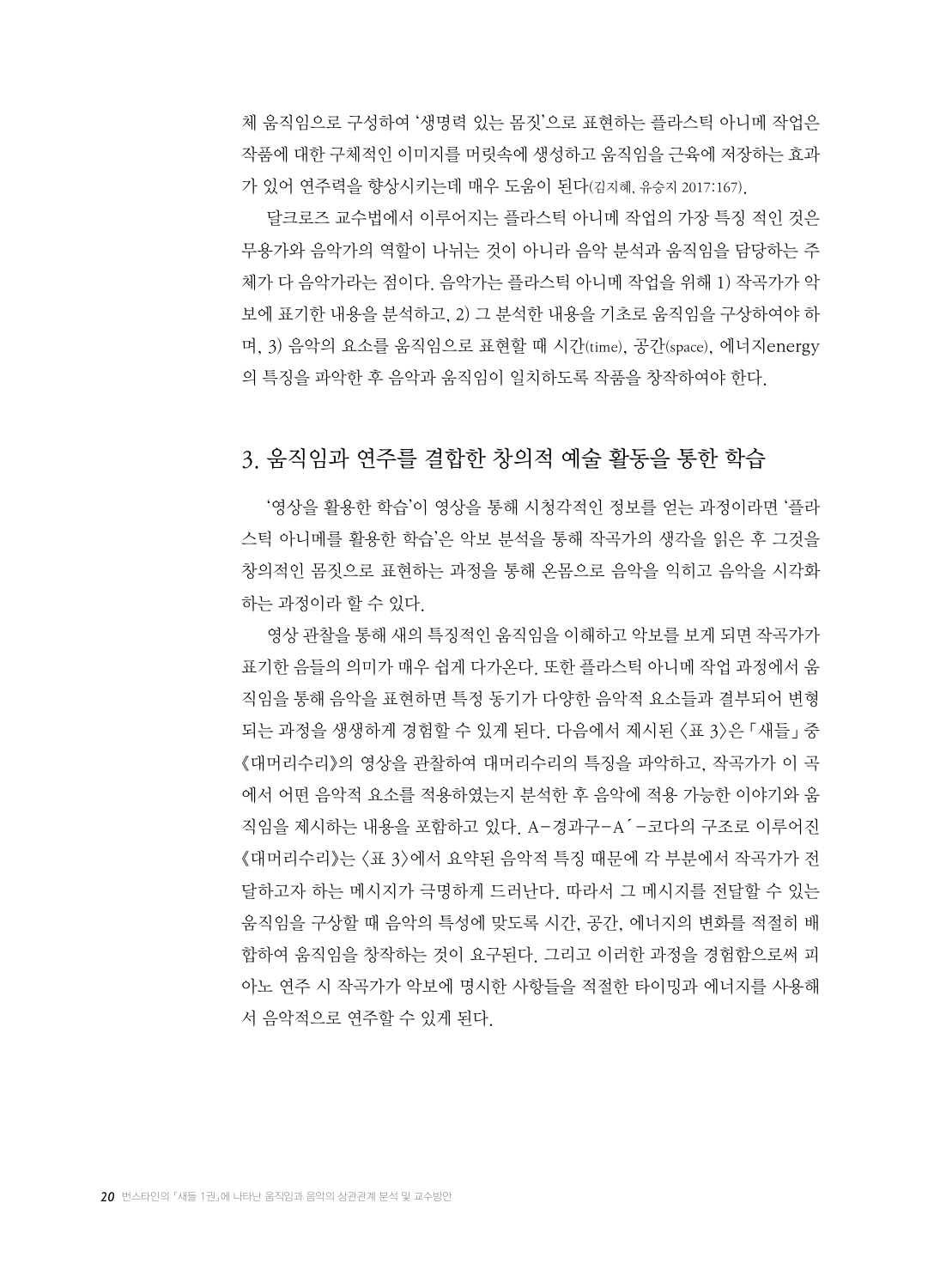| 구분          | A                                                             | 경과구                                              | $A^{\prime}$                                      | 코다                                                                        |
|-------------|---------------------------------------------------------------|--------------------------------------------------|---------------------------------------------------|---------------------------------------------------------------------------|
| 마디          | m, $1 - m$ , 18                                               | m. 20 - m. 24                                    | m. $24 - m$ . 43                                  | m. 44 - m. 55                                                             |
| 템포<br>지시어   | moribund<br>$\downarrow$ + = $\circ$ , slower                 | fast and shrill                                  | Tempo I                                           |                                                                           |
| 박자          | 7/8                                                           | 4/4                                              | 7/8                                               | 3/8                                                                       |
| 리듬          | 8분음표<br>오스티나토 제시                                              | 16분음표 리듬패턴과<br>대조적인 온음표 제시                       | 8분음표<br>오스티나토 제시                                  | 점4분음표만<br>일관되게 제시                                                         |
| 셈여림         | pp-mp-pp-mp-<br>$mp$ -pp- $mp$                                | $ff$ - $pp$                                      | $pp$ -mp-pp-mp-<br>$mp$ -pp- $mp$                 | f=pp                                                                      |
| 아티<br>큘레이션  | 레가토                                                           | 마르카토                                             | 레가토                                               | 레가토                                                                       |
| 프레이즈        | 2마디+8마디+<br>8마디                                               | 4마디                                              | 3마디+9마디+<br>4마디+4마디                               | 11마디                                                                      |
| 페달          | 소프트페달과<br>댐퍼페달의<br>지속적 사용                                     | 소프트페달 없이<br>댐퍼페달<br>지속적 사용                       |                                                   | 소프트페달과 댐퍼페달의 지속적 사용                                                       |
| 음역          | $E2 - A5$                                                     | $AO - C6$                                        | $AO - AS$                                         | $B2 - A5$                                                                 |
| 텍스추어        | 단 선율, 3도 음정                                                   | 클러스터                                             | 단 선율, 화음,<br>클러스터                                 | 단 선율                                                                      |
| 상상되는<br>이야기 | 빈사상태의 동물이<br>느린 숨을 쉬며<br>널브러져 있고 그<br>주변을 대머리수리가<br>살피며 움직인다. | 빈사상태의 동물이<br>대머리수리의 공격을<br>받아 사투를 벌인다.           | 다시 정적이 흐르며<br>음산한 분위기가<br>확대되고 죽음의<br>그림자가 드리워진다. | 대머리수리와 사투를<br>벌리던 동물이 마침내<br>죽음을 맞이한다.                                    |
| 상상되는<br>움직임 | 무거운 에너지, 느린<br>템포. 곡선적인<br>공간을 사용한<br>동작으로 움직인다.              | 무거운 에너지, 빠른<br>템포, 직선적인<br>공간을 사용한<br>동작으로 움직인다. | 무거운 에너지, 느린<br>템포, 곡선적인<br>공간을 사용한<br>동작으로 움직인다.  | 거의 정지할 것 같은<br>동작으로<br>무거운 에너지, 느린<br>템포, 곡선적인<br>공간을 극대화시킨<br>동작으로 움직인다. |

#### 표 3. 《대머리수리》에서 나타난 음악과 움직임의 상관관계

<표 3>에서 제시된 이야기와 움직임은 작품의 해석에 따라 다양한 결과로 나타 날 수 있으므로 본 연구에서 제시한 내용은 하나의 예시에 불과하다. 하지만 <표 4> 에서 제시된 바와 같이 악곡 분석, 영상, 플라스틱 아니메 등 피아노 연주 외의 다양 한 교수 방안을 적용함으로써 학생들이 하나의 작품을 여러 경험을 통해 익힐 수 있 는 환경을 제공하는 것은 학습자에게 많은 도움이 되리라 여겨진다.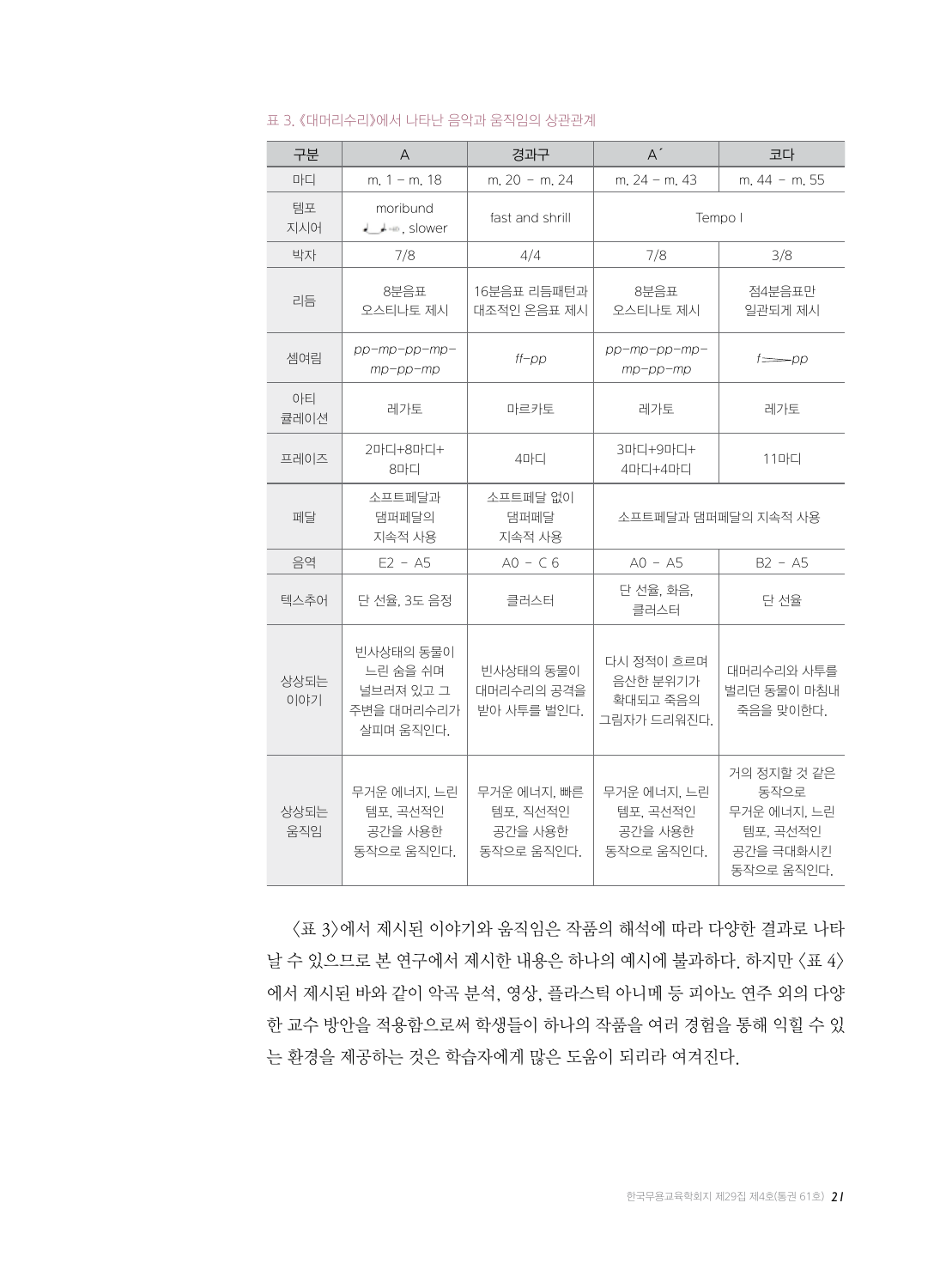

#### 표 4. 영상 활용, 플라스틱 아니메, 창의적 예술 활동을 통한 학습과정



김은수는 "음악은 모든 요소들이 복합적으로 결합되어 창작되는 것이 다"(2016:136)라고 하였는데, Berntein, S.는 아주 작은 벌새부터 다른 새들을 크기 에서 압도하는 독수리에 이르기까지 다양한 종류의 새들에게서 받은 인상을 기초로 모든 음악적 요소들을 조합하여 「새들 1권」을 작곡하였다. 「새들 1권」의 악곡분석 을 통해 움직임과 음악의 상관관계를 분석하고, 효과적인 학습에 도움이 되는 교수 방안을 모색하는 것을 목적으로 이루어진 본 연구의 결과는 다음과 같이 나타났다.

Berntein, S.는 각 새의 특징적인 움직임과 소리를 표현하기 위해 2~3개의 동 기를 제시하였고, 이 동기들을 기초로 발전, 변형시키는 기법을 사용했다. 박의 단 위, 박자의 변화에 따라 리듬패턴이 반복되거나 변형되면서 움직임의 변화를 자연 스럽게 끌어내었다. 동기의 발전 양상에 따라 프레이즈와 형식이 구분되었고, 이에 따라 분위기의 변화가 감지되었다. 새소리와 움직임을 반영한 음역, 음정, 화성에 따라 새의 크기, 소리를 효과적으로 상상할 수 있었고, 왼손과 오른손 사이에서 불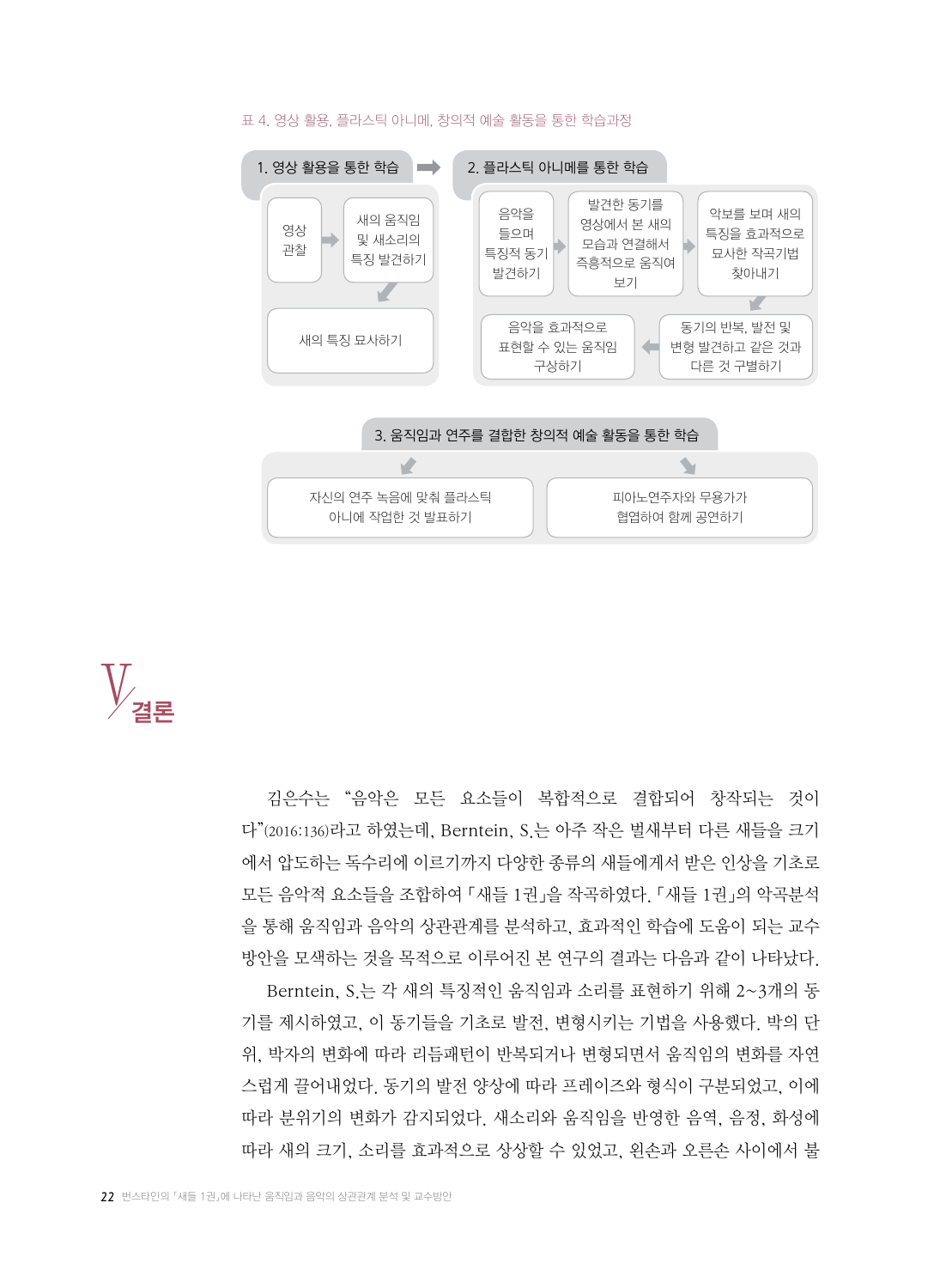협화 음정이 지속적으로 발생하게 하는 무조, 복조의 사용이 두드러져 현대적 음향 을 자아내었다. 일반적인 템포 관련 지시어 대신 새의 특징이나 분위기를 적절하게 드러내는 묘사적 지시어를 사용하여 곡의 분위기를 효과적으로 암시하였다. 그 외 셈여림, 아티큘레이션, 특이한 주법을 제시함으로써 음악이 가지고 있는 분위기와 뉘앙스의 변화를 섬세하게 지시하였다.

이렇게 움직이는 새의 특징을 다양한 음악 요소를 결합함으로써 매우 사실적 인 음악으로 구현해낸 Bernstein, S.의 「새들」의 효과적인 연주를 위해서는 연주 자가 음악을 움직임으로 경험해 보는 작업이 매우 중요하다. 이에 연구자는 움직임 을 통해 음악을 시각화하는 작업: 1) 영상을 활용한 학습, 2) 플라스틱 아니메를 활 용한 학습, 3) 움직임과 연주를 결합한 창의적 예술 활동을 시도할 것을 교수 방안 으로 제안했다. 본 연구를 통해 앞으로 피아노 교육가들과 무용 교육가들의 협업이 더욱 적극적으로 이루어져 두 장르가 융합된 새로운 후속 연구들이 활발하게 이루 어지길 기대한다.



| 김은수(2016),                  | "효율적인 현대무용수업을 위한 피아노 즉흥반주법 연구", 한국무용교육학회, <b>한</b><br>국무용교육학회지 27(4), 119-137.                                     |
|-----------------------------|--------------------------------------------------------------------------------------------------------------------|
| 김지혜, 유승지<br>$(2017)$ .      | "마르탱 8 Preludes pour le Piano 박과 리듬 분석에 기초한 플라스틱 아니메<br>의 적용", 세계음악학회, <b>음악과 문화 37</b> , 165-208.                 |
| 유승지(2014),                  | "동물관련 표제음악을 활용한 움직임을 위한 즉흥연주 지도방안", 이화여자대학교<br>음악연구소, 이화음악논집 18(2), 35-64.                                         |
| Bernstein, S.<br>$(1973)$ , | Birds 2: A second suite of nine impressionistic studies for piano solo,<br>New York, NY: Schroeder & Gunther, Inc. |
| $(1981)$ .                  | 백낙정(역, 1993), <b>자기발견을 향한 피아노 연습</b> , 서울:음악춘추사,                                                                   |
| $(1986)$ .                  | Belinda the Chipmunk for solo piano, NY:G. Schirmer, Inc.                                                          |
| (1987a).                    | Raccoons Book 1: A musical adventure for solo piano, NY: Tetra Music<br>Corporation.                               |
| $(1987b)$ .                 | Raccoons Book 2: A musical adventure for solo piano, NY: Tetra Music<br>Corporation.                               |
| $(1988)$ .                  | Kochel and Sheila: A musical adventure about two siamese cats, NY:G.<br>Schimer, Inc.                              |
| (1991)                      | 20 Lessons in keyboard choreography, WI:Hal Leonard Publishing Cor-<br>poration.                                   |